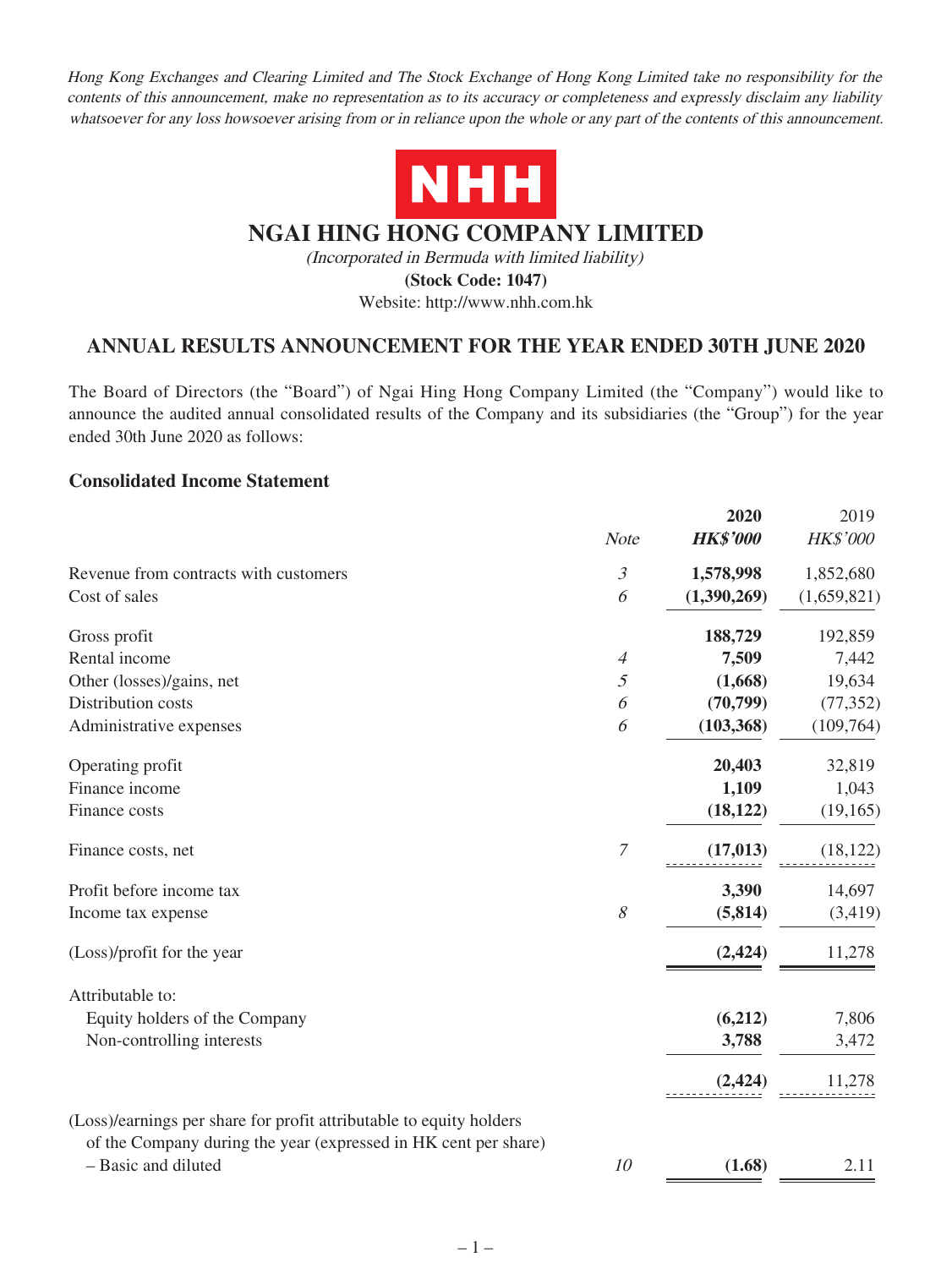# **Consolidated Statement of Comprehensive Income**

|                                                                               | 2020            | 2019            |
|-------------------------------------------------------------------------------|-----------------|-----------------|
|                                                                               | <b>HK\$'000</b> | <b>HK\$'000</b> |
| (Loss)/profit for the year                                                    | (2, 424)        | 11,278          |
| Other comprehensive loss:                                                     |                 |                 |
| Item that will not be reclassified subsequently to income statement:          |                 |                 |
| Revaluation gain on property, plant and equipment upon transfer to investment |                 |                 |
| properties, net of tax                                                        |                 | 1,687           |
| Fair value gain/(loss) of financial asset at fair value through other         |                 |                 |
| comprehensive income                                                          | 186             | (323)           |
| Items that may be reclassified subsequently to income statement:              |                 |                 |
| Currency translation differences                                              | (17, 625)       | (21, 336)       |
| Other comprehensive loss for the year                                         | (17, 439)       | (19, 972)       |
| Total comprehensive loss for the year                                         | (19, 863)       | (8,694)         |
| Total comprehensive loss attributable to:                                     |                 |                 |
| - Equity holders of the Company                                               | (23,397)        | (11,746)        |
| - Non-controlling interests                                                   | 3,534           | 3,052           |
|                                                                               | (19, 863)       | (8,694)         |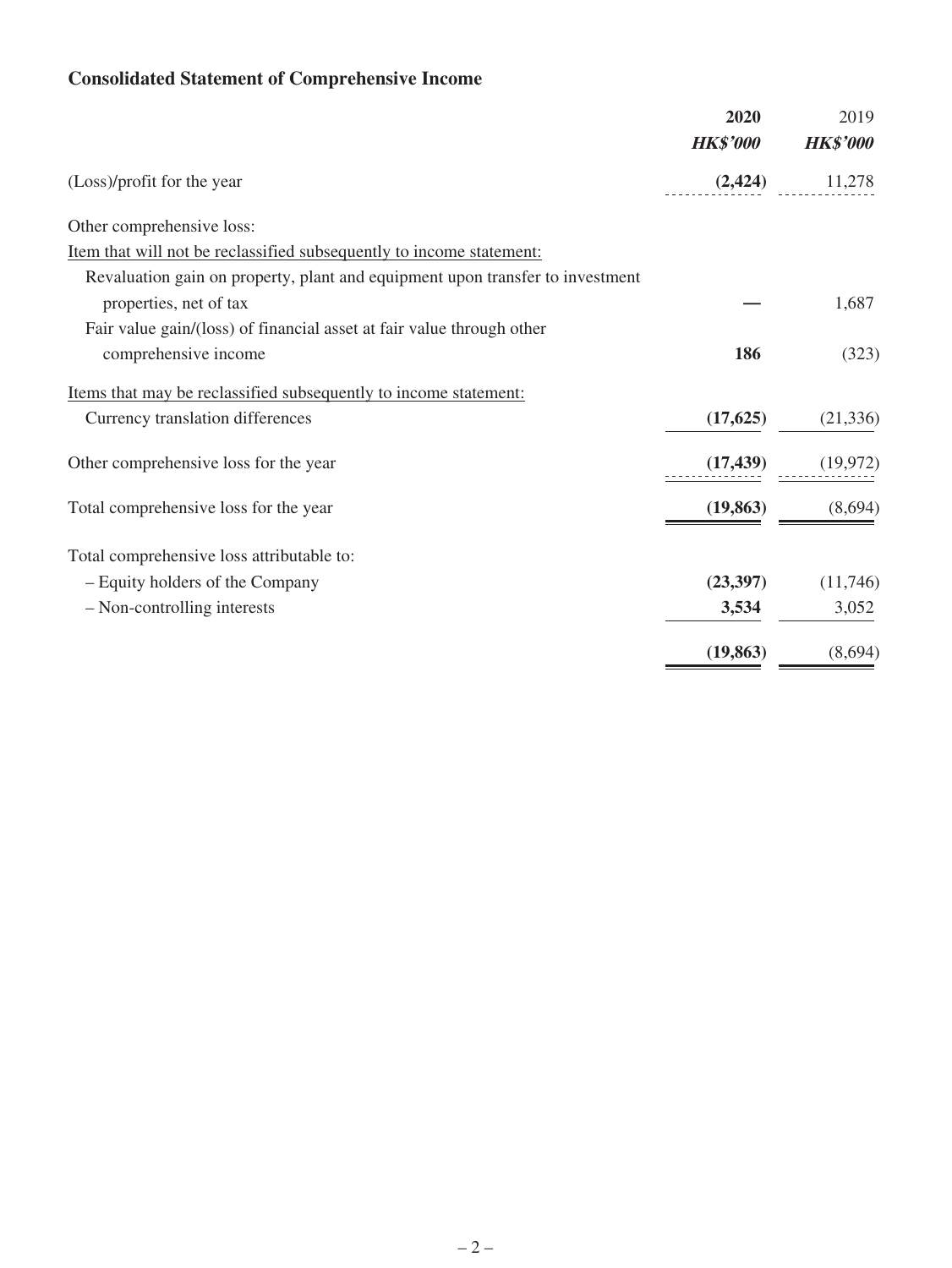# **Consolidated Balance Sheet**

|                                                                  |             | 2020            | 2019      |
|------------------------------------------------------------------|-------------|-----------------|-----------|
|                                                                  | <b>Note</b> | <b>HK\$'000</b> | HK\$'000  |
| <b>ASSETS</b>                                                    |             |                 |           |
| <b>Non-current assets</b>                                        |             |                 |           |
| Property, plant and equipment                                    |             | 105,307         | 118,278   |
| Right-of-use assets                                              |             | 25,167          |           |
| Leasehold land and land use rights                               |             |                 | 16,000    |
| Investment properties                                            |             | 155,292         | 159,973   |
| Intangible assets                                                |             |                 |           |
| Financial asset at fair value through other comprehensive income |             | 1,863           | 1,677     |
| Deferred income tax assets                                       |             | 13,841          | 10,018    |
| Deposits and prepayments for property,                           |             |                 |           |
| plant and equipment and renovation costs                         |             | 7,951           | 1,503     |
|                                                                  |             | 309,421         | 307,449   |
| <b>Current assets</b>                                            |             |                 |           |
| Inventories                                                      |             | 292,804         | 319,251   |
| Trade and bills receivables                                      | 11          | 195,245         | 234,446   |
| Other receivables, prepayments and deposits                      |             | 36,005          | 29,431    |
| Income tax recoverable                                           |             | 372             | 560       |
| Restricted bank deposits                                         |             | 34,898          | 35,135    |
| Cash and bank balances                                           |             | 126,094         | 93,601    |
|                                                                  |             | 685,418         | 712,424   |
| <b>Total assets</b>                                              |             | 994,839         | 1,019,873 |
| <b>EQUITY</b>                                                    |             |                 |           |
| Capital and reserves attributable to the                         |             |                 |           |
| Company's equity holders                                         |             |                 |           |
| Share capital                                                    |             | 36,920          | 36,920    |
| Share premium                                                    |             | 62,466          | 62,466    |
| Other reserves                                                   |             | 20,117          | 37,302    |
| Retained earnings                                                |             | 345,819         | 352,031   |
|                                                                  |             | 465,322         | 488,719   |
| <b>Non-controlling interests</b>                                 |             | 25,199          | 23,874    |
| <b>Total equity</b>                                              |             | 490,521         | 512,593   |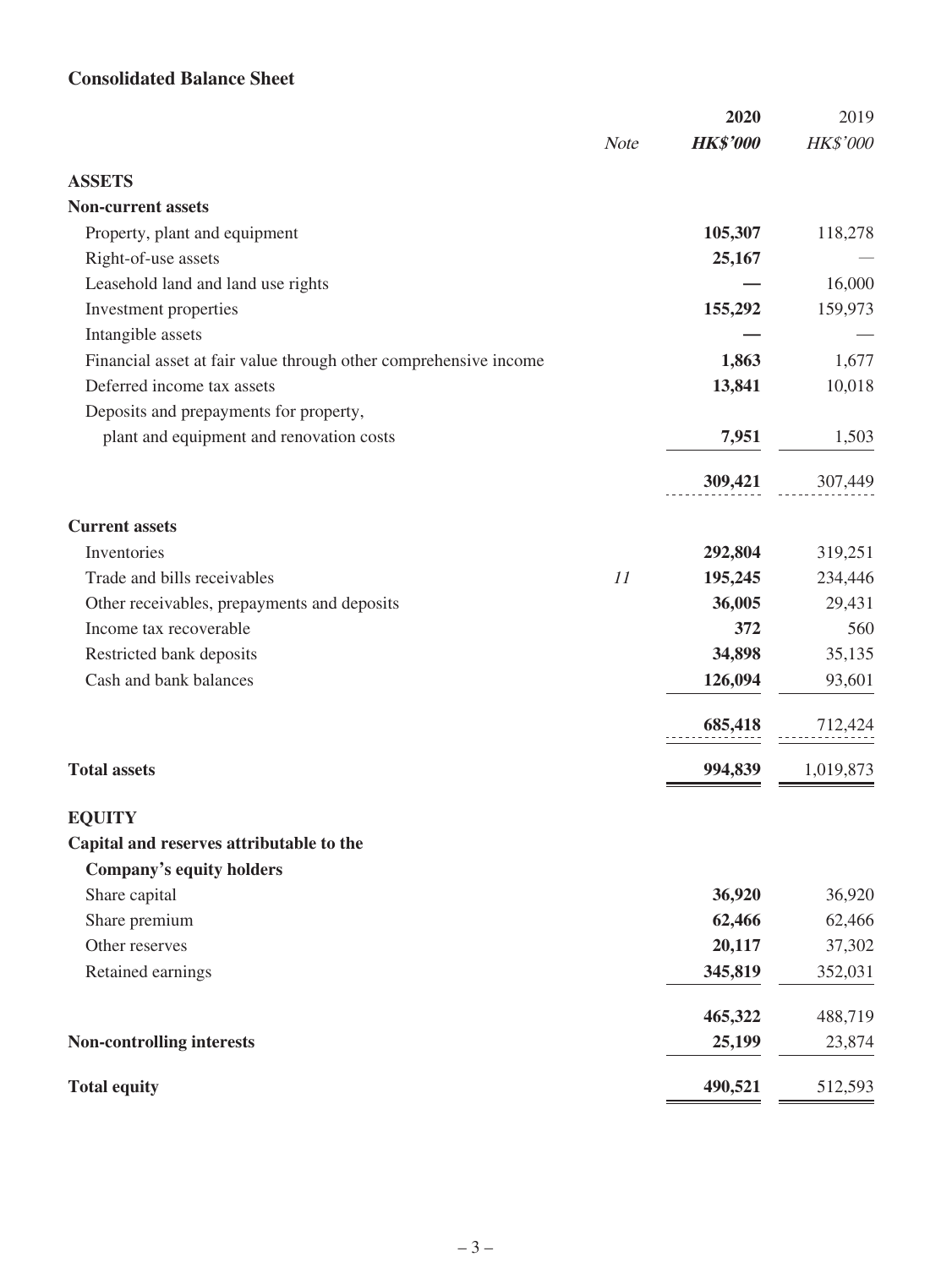|                                                |             | 2020            | 2019      |
|------------------------------------------------|-------------|-----------------|-----------|
|                                                | <b>Note</b> | <b>HK\$'000</b> | HK\$'000  |
| <b>LIABILITIES</b>                             |             |                 |           |
| <b>Non-current liabilities</b>                 |             |                 |           |
| Deferred income tax liabilities                |             | 6,559           | 6,723     |
| Lease liabilities                              |             | 3,216           |           |
| Provision for reinstatement costs              |             | 884             |           |
|                                                |             | 10,659          | 6,723     |
| <b>Current liabilities</b>                     |             |                 |           |
| Trade and bills payables                       | 12          | 87,257          | 56,979    |
| Other payables, deposits received and accruals |             | 27,656          | 28,913    |
| Lease liabilities                              |             | 3,803           |           |
| <b>Bank borrowings</b>                         |             | 365,377         | 406,977   |
| Derivative financial instruments               |             | 1,246           | 74        |
| Income tax payable                             |             | 8,320           | 7,614     |
|                                                |             | 493,659         | 500,557   |
| <b>Total liabilities</b>                       |             | 504,318         | 507,280   |
| <b>Total equity and liabilities</b>            |             | 994,839         | 1,019,873 |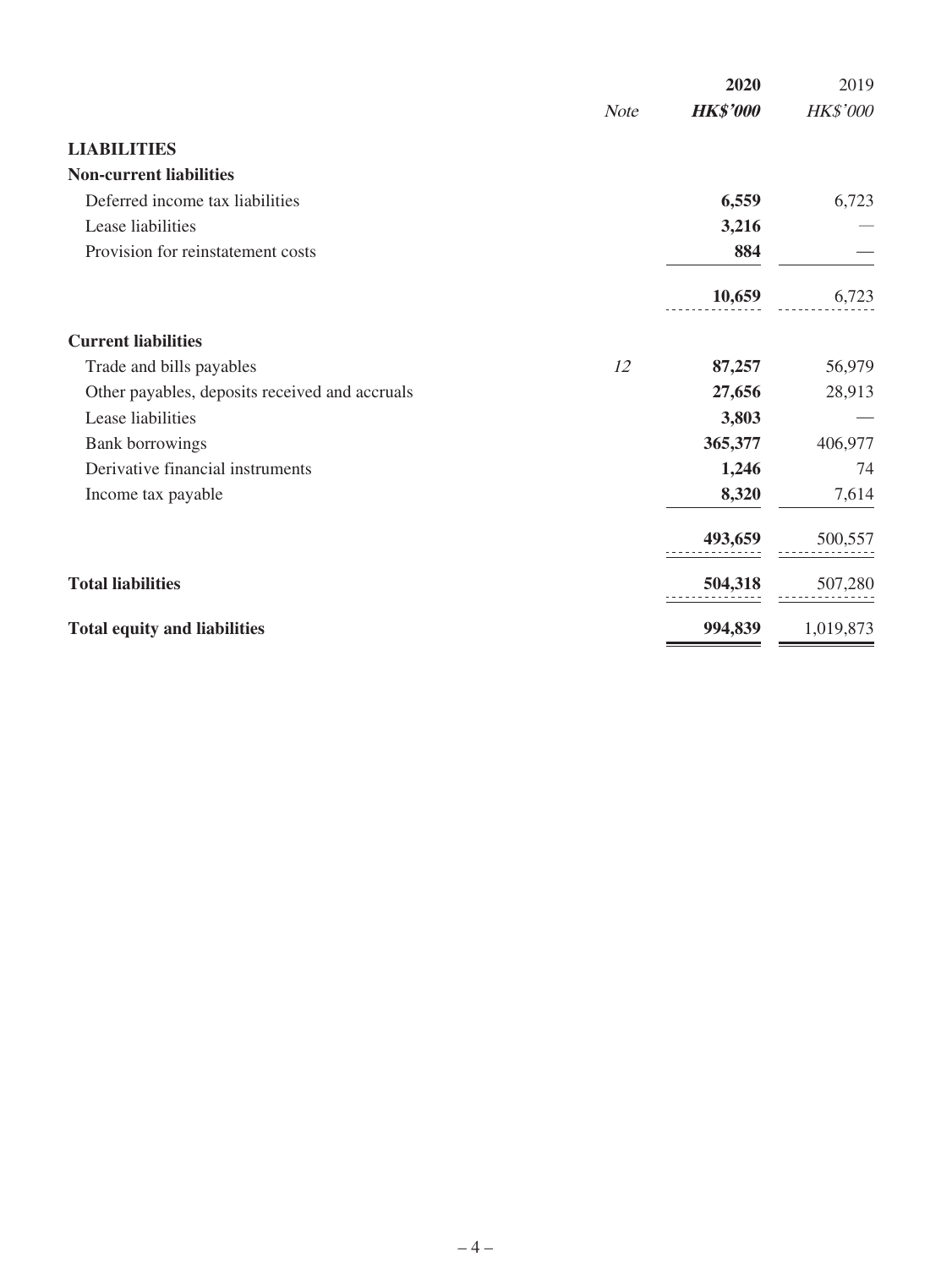Notes:

#### **1**. **Basis of preparation**

The consolidated financial statements of the Group have been prepared in accordance with all applicable Hong Kong Financial Reporting Standards ("HKFRSs") issues by the Hong Kong Institute of Certified Public Accountants ("HKICPA") and requirements of the Hong Kong Companies Ordinance (Cap. 622). The consolidated financial statements have been prepared under the historical cost convention, as modified by the revaluation of investment properties, financial asset at fair value through other comprehensive income and financial liabilities (including derivative instruments) at fair value through profit or loss, which are carried at fair value.

#### (a) Effect of adopting new standards, amendments to standards and interpretation

The Group has applied the following new standards, amendments to standards and interpretation for the first time for the annual period beginning on 1st July 2019:

| Annual improvements to HKFRSs<br>2015 - 2017 cycle                                                                    | Amendments to HKFRS 3, HKFRS 11, Hong Kong<br>Accounting Standard ("HKAS") 12 and HKAS 23 |
|-----------------------------------------------------------------------------------------------------------------------|-------------------------------------------------------------------------------------------|
| HKAS <sub>19</sub>                                                                                                    | Plan Amendments, Curtailment or Settlement (amendments)                                   |
| HKAS <sub>28</sub>                                                                                                    | Long-term Interests in Associates and Joint Ventures (amendments)                         |
| <b>HKFRS 9</b>                                                                                                        | Prepayment Features with Negative Compensation (amendments)                               |
| <b>HKFRS 16</b>                                                                                                       | Leases                                                                                    |
| Hong Kong International Financial<br><b>Reporting Interpretation Committee</b><br>$("HK(IFRIC)")$ - Interpretation 23 | Uncertainty over Income Tax Treatments                                                    |

The Group had to change its accounting policies and make certain adjustments following the adoption of HKFRS 16 (Note 2). Most of the other amendments listed above did not have any impact on the amounts recognised in prior periods and are not expected to significantly affect the current or future periods.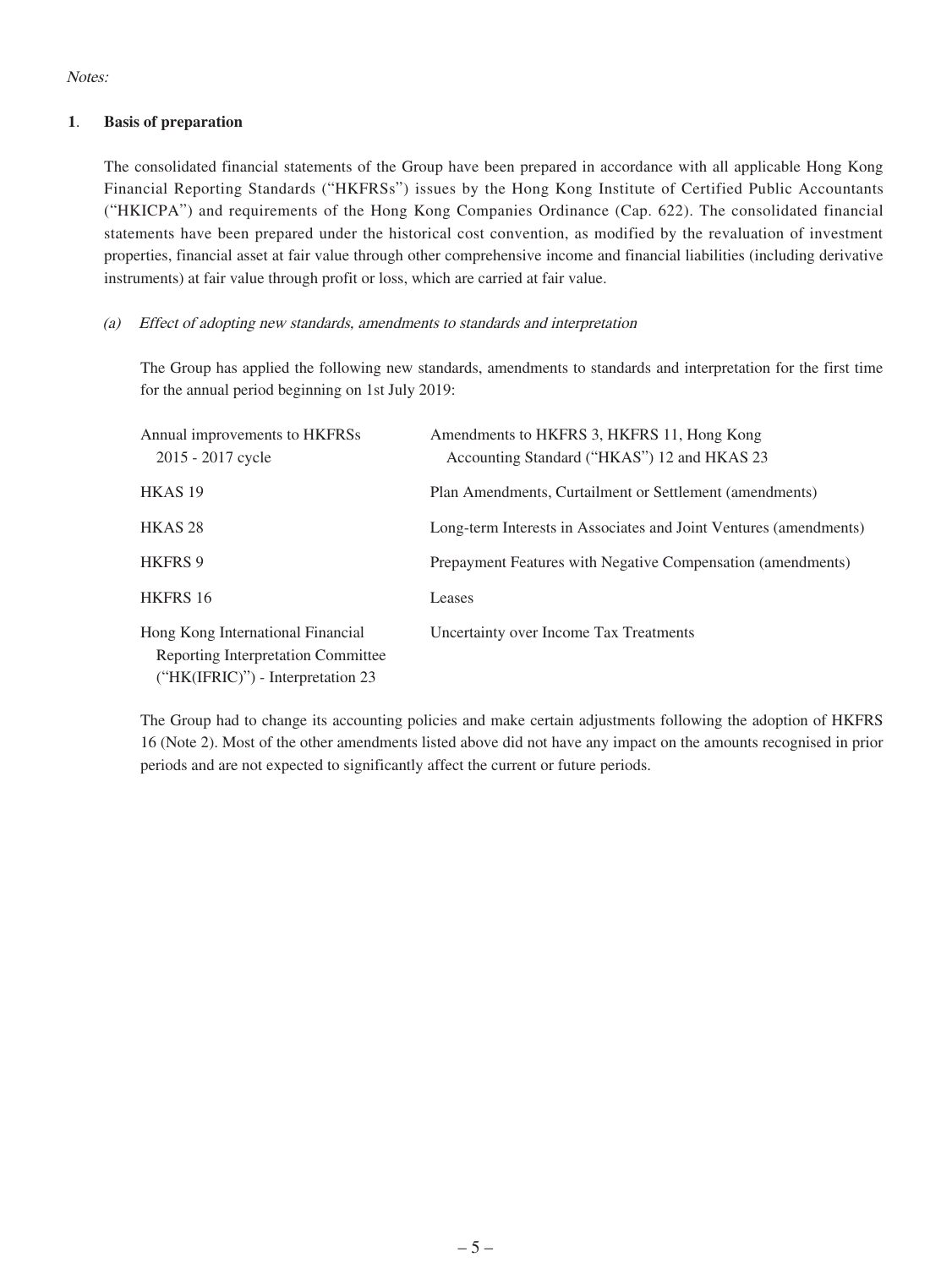(b) The following new standards and amendments to standards have been issued but are not effective for the annual period beginning 1st July 2019 and have not been early adopted:

| Amendments to HKAS 1                                                      | Classification of Liabilities as Current or Non-current <sup>4</sup>                                  |
|---------------------------------------------------------------------------|-------------------------------------------------------------------------------------------------------|
| Amendments to HKAS 1 and HKAS 8                                           | Definition of Material <sup>1</sup>                                                                   |
| Amendments to HKAS 16                                                     | Property, Plant and Equipment - Proceeds before Intended Use <sup>3</sup>                             |
| Amendments to HKAS 37                                                     | Onerous Contracts - Cost of Fulfilling a Contract <sup>3</sup>                                        |
| Amendments to HKFRS 3                                                     | Definition of a Business <sup>1</sup>                                                                 |
| Amendments to HKFRS 3                                                     | References to the Conceptual Framwork <sup>3</sup>                                                    |
| Amendments to HKFRS 9, HKAS 39<br>and HKFRS 7                             | Hedge Accounting (amendments) $1$                                                                     |
| Amendments to HKFRS 10 and HKAS 28                                        | Sale or Contribution of Assets between an Investor<br>and its Associate or Joint Venture <sup>5</sup> |
| Amendments to HKFRS 16                                                    | COVID-19 Related Rent Concessions <sup>2</sup>                                                        |
| <b>HKFRS 17</b>                                                           | Insurance Contracts <sup>4</sup>                                                                      |
| Conceptual Framework for<br>Financial Reporting 2018                      | Revised Conceptual Framework for Financial Reporting <sup>1</sup>                                     |
| Annual improvements to HKFRSs<br>2018 - 2020 cycle                        | Amendments to HKFRS 1, HKFRS 9, HKFRS 16 and HKAS 41 <sup>3</sup>                                     |
| $\mu$ Effective for annual periods beginning on or efter let Ianuary 2020 |                                                                                                       |

Effective for annual periods beginning on or after 1st January 2020

(2) Effective for annual periods beginning on or after 1st June 2020

(3) Effective for annual periods beginning on or after 1st January 2022

(4) Effective for annual periods beginning on or after 1st January 2023

(5) To be determined

The Group has completed an assessment of the impact of the new standards and amendments to standards on its results of operations and financial position. However, none of the above new standards and amendments to standards is expected to have a significant effect on the financial statements.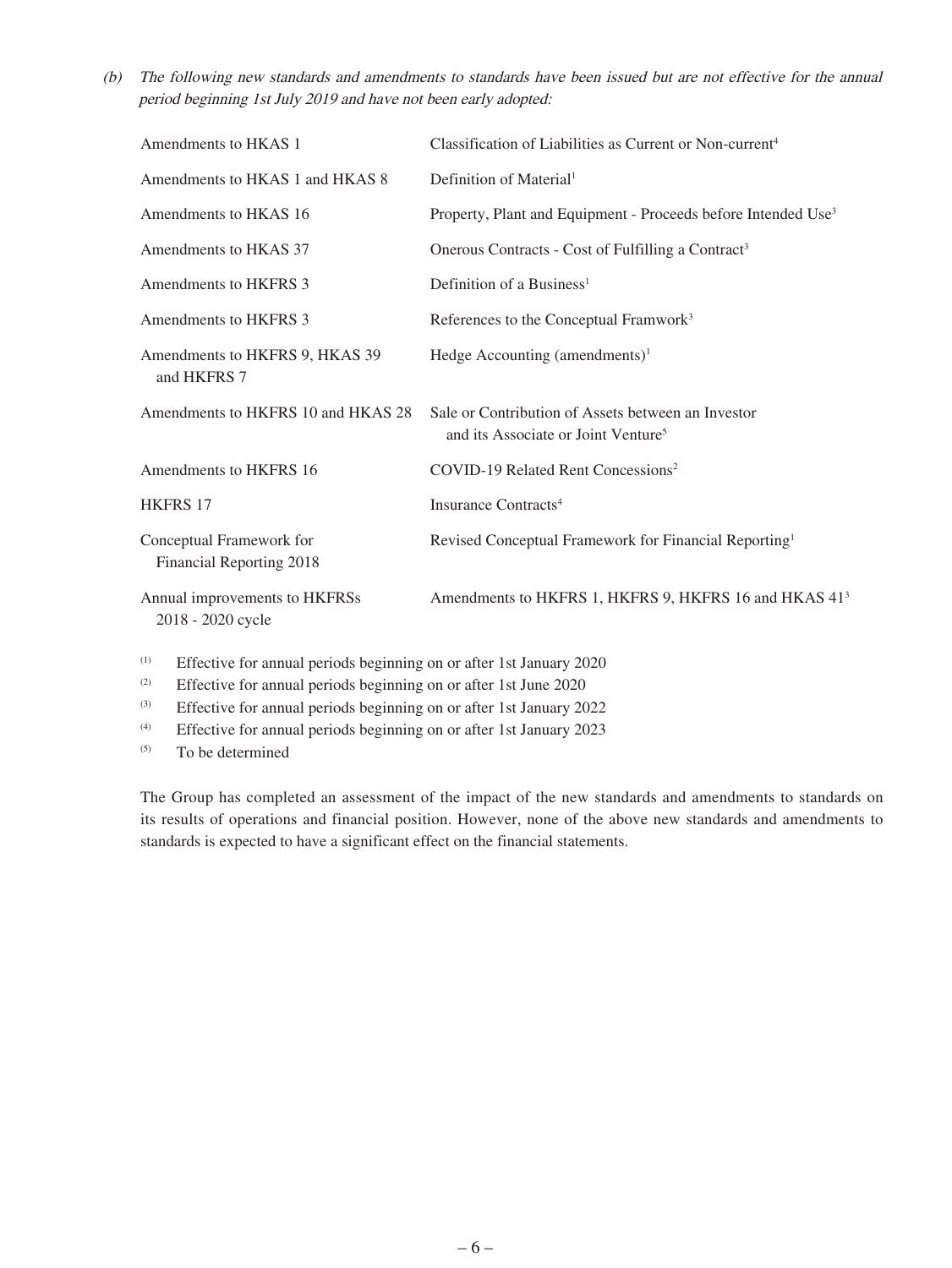#### **2**. **Change in accounting policies**

This note explains the impact of the adoption of HKFRS 16 "Leases" on the Group's consolidated financial statements.

As indicated in Note 1 above, the Group has adopted HKFRS 16 "Leases" retrospectively from 1st July 2019, but has not restated comparatives for the year ended 30th June 2019, as permitted under the specific transition provisions in the standard. The reclassifications and the adjustments arising from the new leasing rules are therefore recognised in the opening consolidated statement of financial position on 1st July 2019.

On adoption of HKFRS 16, the Group recognised lease liabilities in relation to leases which had previously been classified as "operating leases" under the principles of HKAS 17 "Leases". These liabilities were measured at the present value of the remaining lease payments, discounted using the lessee's incremental borrowing rate as of 1st July 2019. The weighted average lessee's incremental borrowing rate applied to the lease liabilities on 1st July 2019 was 5%.

For leases previously classified as finance leases, the Group recognised the carrying amount of the lease asset and lease liability immediately before transition as the carrying amount of the right-of-use asset and the lease liability at the date of initial application. The measurement principles of HKFRS 16 are only applied after that date. The remeasurements to the lease liabilities were recognised as adjustments to the related right-of-use assets immediately after the date of initial application. There were no remeasurements to the lease liabilities upon the adoption of HKFRS 16.

#### (i) Practical expedients applied

In applying HKFRS 16 for the first time, the Group has used the following practical expedients permitted by the standard:

- the use of a single discount rate to a portfolio of leases with reasonably similar characteristics
- the exclusion of initial direct costs for the measurement of the right-of-use asset at the date of initial application, and
- the use of hindsight in determining the lease term where the contract contains options to extend or terminate the lease.

The Group has also elected not to reassess whether a contract is, or contains a lease at the date of initial application. Instead, for contracts entered into before the transition date the Group relied on its assessment made applying HKAS 17 and HK(IFRIC) 4 "Determining whether an Arrangement contains a Lease".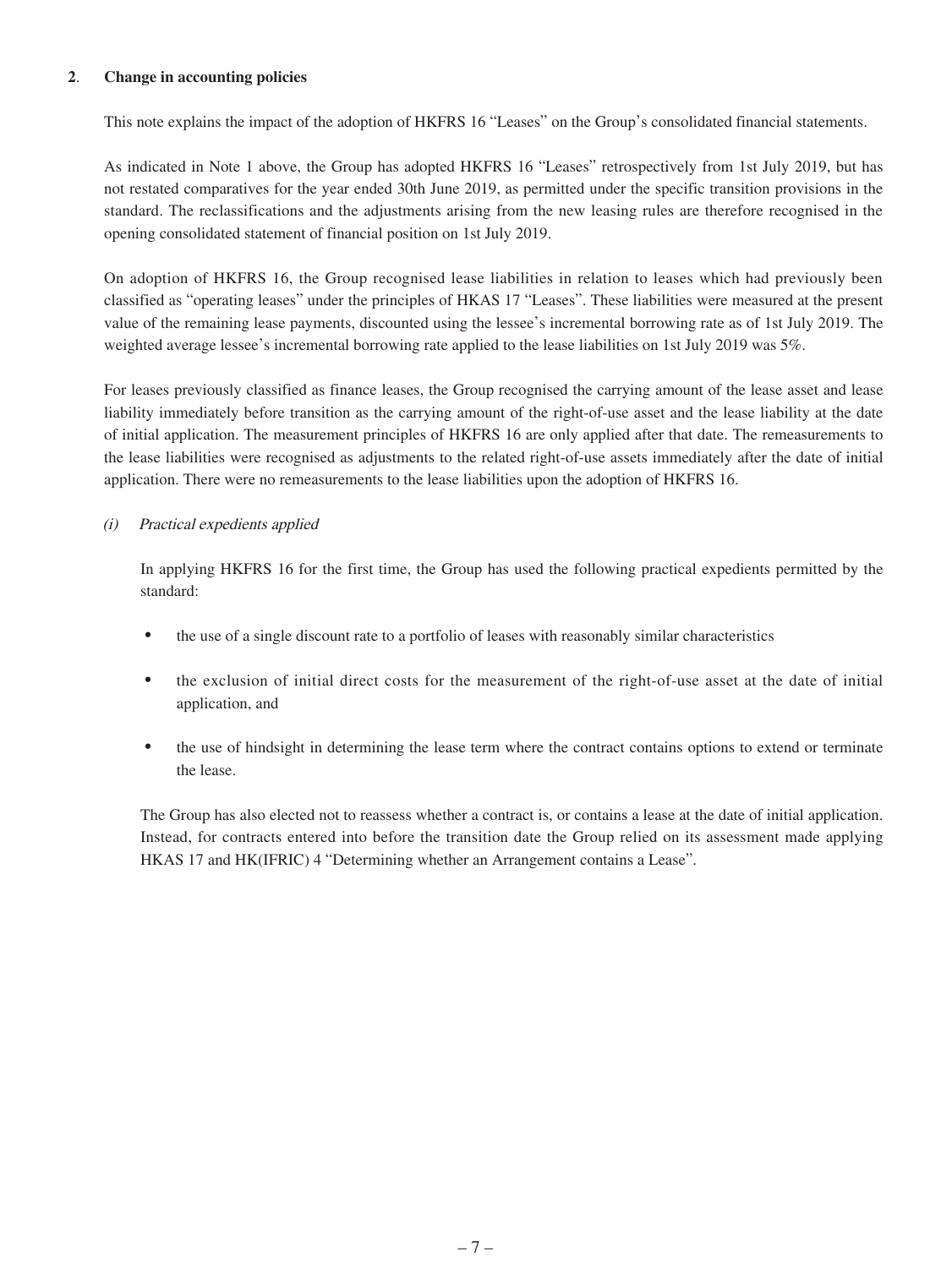#### (ii) Measurement of lease liabilities

|                                                                   | As at           |
|-------------------------------------------------------------------|-----------------|
|                                                                   | 1st July 2019   |
|                                                                   | <i>HK\$'000</i> |
| Operating lease commitments disclosed as at 30th June 2019        | 9,156           |
| Discounted using the lessee's annual incremental                  |                 |
| borrowing rate of at the date of initial application              | 7,798           |
| Less:                                                             |                 |
| Short-term leases recognised on a straight-line basis as expenses | (342)           |
| Low-value leases recognised on a straight-line basis as expenses  | (90)            |
| Lease liabilities recognised as at 1st July 2019                  | 7,366           |
| Of which are:                                                     |                 |
| Lease liabilities - non-current                                   | 3,654           |
| Lease liabilities - current                                       | 3,712           |
|                                                                   | 7,366           |

#### (iii) Measurement of right-of-use assets

Right-of-use assets for properties leases were measured at the amount equal to the lease liability, adjusted by the amount of any prepaid lease payments relating to that lease recognised in the consolidated balance sheet as at 30th June 2019. Other right-of-use assets arise from leases previously classified as finance leases and were measured at their carrying amounts immediately before transition at the date of initial application.

#### (iv) Impact on consolidated financial statements

|                                               | 30th June<br>2019<br>As originally<br>presented<br><b>HK\$'000</b> | HKFRS 16<br><b>HK\$'000</b> | 1st July<br>2019<br>Restated<br><b>HK\$'000</b> |
|-----------------------------------------------|--------------------------------------------------------------------|-----------------------------|-------------------------------------------------|
| <b>Consolidated balance sheet (extracted)</b> |                                                                    |                             |                                                 |
| <b>Non-current assets</b>                     |                                                                    |                             |                                                 |
| Property, plant and equipment                 | 118,278                                                            | (3,587)                     | 114,691                                         |
| Leasehold land and land use rights            | 16,000                                                             | (16,000)                    |                                                 |
| Right-of-use assets                           |                                                                    | 26,953                      | 26,953                                          |
| <b>Non-current liabilities</b>                |                                                                    |                             |                                                 |
| Lease liabilities                             |                                                                    | (3,654)                     | (3,654)                                         |
| <b>Current liabilities</b>                    |                                                                    |                             |                                                 |
| Lease liabilities                             |                                                                    | (3,712)                     | (3,712)                                         |

The adoption of HKFRS 16 has no significant impact on loss per share for the year ended 30th June 2020.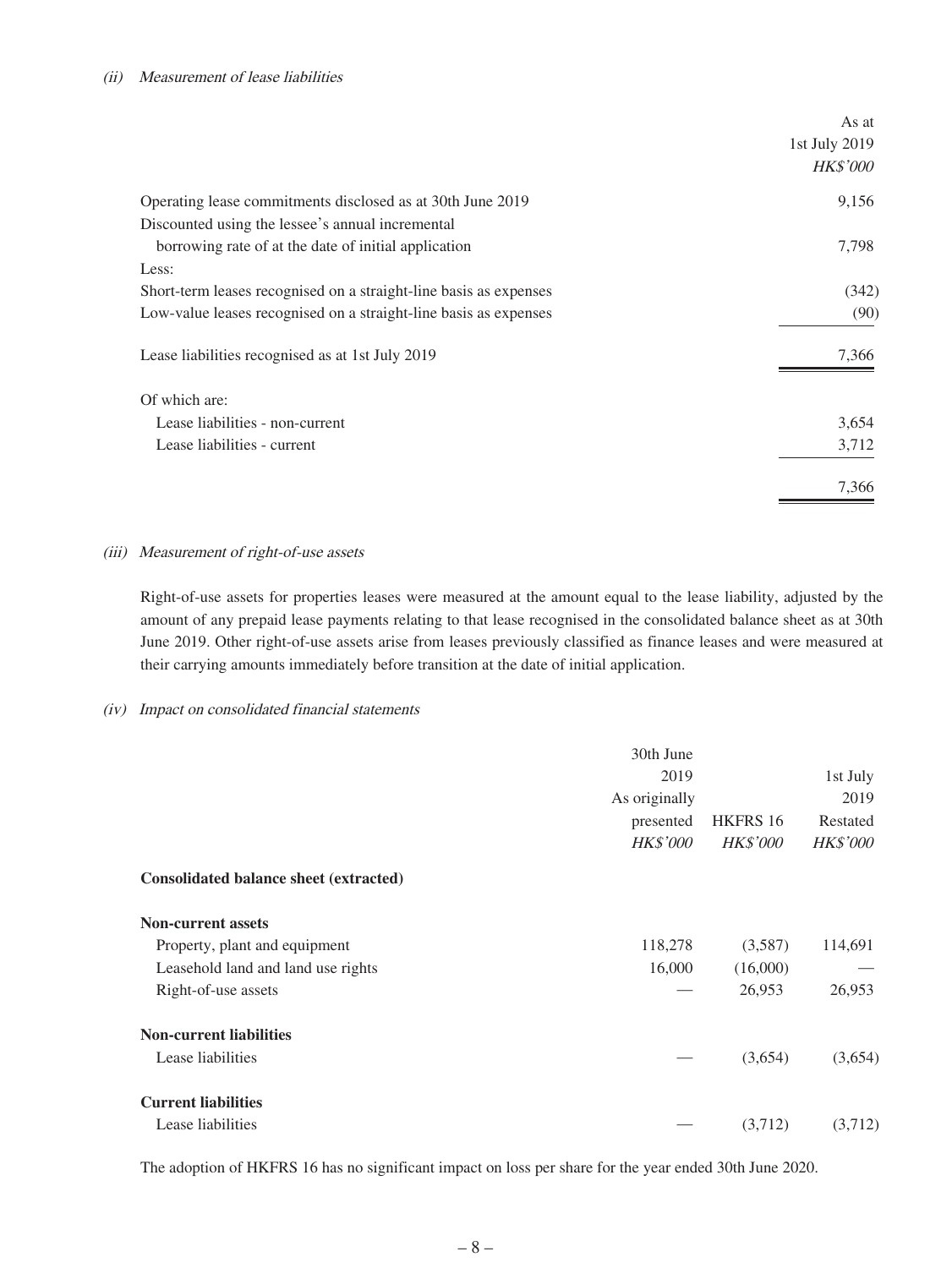#### **3**. **Revenue from contracts with customers and segment information**

|                                       | 2020            | 2019            |
|---------------------------------------|-----------------|-----------------|
|                                       | <b>HK\$'000</b> | <b>HK\$'000</b> |
| Revenue from contracts with customers |                 |                 |
| Sales of goods                        | 1,578,998       | 1,852,680       |

The Group derived revenue from the sales of goods at a point in time.

#### Liabilities related to contract with customers

The Group has recognised the following liabilities related to contracts with customers:

|                                                               | 2020            | 2019            |
|---------------------------------------------------------------|-----------------|-----------------|
|                                                               | <b>HK\$'000</b> | <b>HK\$'000</b> |
| Contract liabilities, included in other payables and accruals | 3.880           | 4.053           |

The following table shows how much of the revenue recognised in the current reporting period relates to carried-forward contract liabilities:

|                                                                  | 2020            | 2019            |
|------------------------------------------------------------------|-----------------|-----------------|
|                                                                  | <b>HK\$'000</b> | <i>HK\$'000</i> |
| Revenue recognised that was included in the contract liabilities |                 |                 |
| balance at the beginning of the year                             | 4,053           | 6.613           |

There are no unsatisfied nor partially unsatisfied performance obligation that has an original expected duration of one year or more.

The Group is principally engaged in the manufacturing and trading of plastic materials, pigments, colorants, compounded plastic resins and engineering plastic products.

The chief operating decision-maker ("CODM") has been identified as the Executive Directors of the Company. Management has determined the operating segments based on the reports reviewed by the CODM that are used to assess performance and allocate resources. The CODM considers the business from the operations nature and the type of products perspective, including the trading of plastic materials ("Trading"), manufacturing and sale of colorants, pigments and compounded plastic resins ("Colorants"), manufacturing and sale of engineering plastic products ("Engineering plastics") and other corporate and business activities ("Others").

Each of the Group's operating segments represents a strategic business unit that is managed by different business unit leaders. Inter-segment transactions are entered into under the normal commercial terms and conditions that would also be available to unrelated third parties. Information provided to the CODM is measured in a manner consistent with that in the consolidated financial statements.

The CODM assesses the performance of the operating segments based on a measure of revenue and operating profit including corporate expenses, which is in a manner consistent with that of the consolidated financial statements.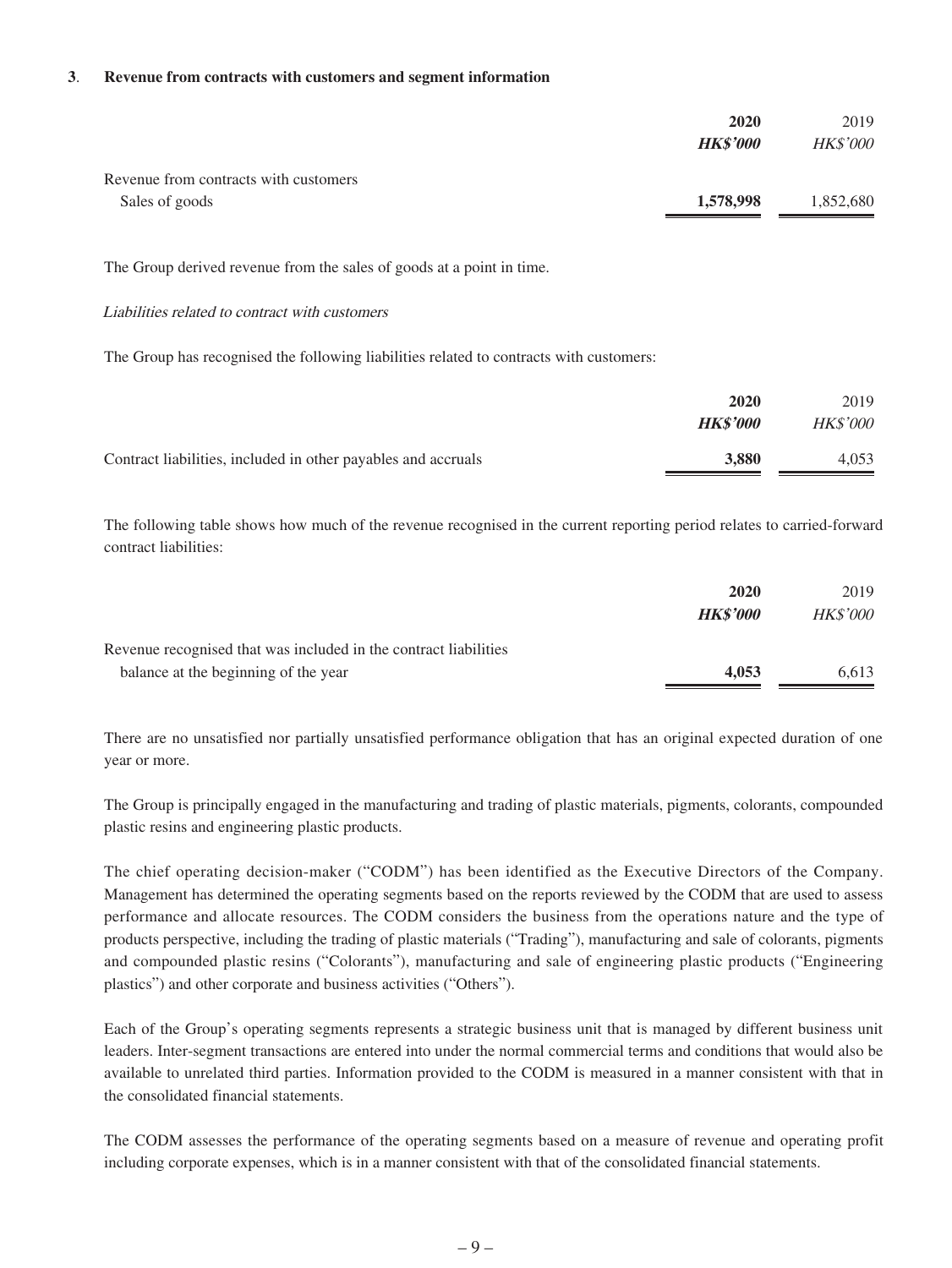The segment information provided to the CODM for the reportable segments for the year ended 30th June 2020 is as follows:

|                                             | <b>Engineering</b> |                  |                 |                 |                 |
|---------------------------------------------|--------------------|------------------|-----------------|-----------------|-----------------|
|                                             | <b>Trading</b>     | <b>Colorants</b> | plastics        | <b>Others</b>   | Group           |
|                                             | <b>HK\$'000</b>    | <b>HK\$'000</b>  | <b>HK\$'000</b> | <b>HK\$'000</b> | <b>HK\$'000</b> |
| Turnover                                    |                    |                  |                 |                 |                 |
| - Gross revenue                             | 1,141,834          | 312,562          | 177,237         |                 | 1,631,633       |
| - Inter-segment revenue                     | (50, 948)          | (1,501)          | (186)           |                 | (52, 635)       |
| Revenue from external customers             | 1,090,886          | 311,061          | 177,051         |                 | 1,578,998       |
| Operating (loss)/profit                     | (15, 039)          | 19,765           | 20,920          | (5,243)         | 20,403          |
| Finance income                              | 116                | 968              | 25              |                 | 1,109           |
| Finance costs                               | (15,682)           | (1, 495)         | (945)           |                 | (18, 122)       |
| (Loss)/profit before income tax             | (30,605)           | 19,238           | 20,000          | (5,243)         | 3,390           |
| Other information:                          |                    |                  |                 |                 |                 |
| Additions to non-current assets             |                    |                  |                 |                 |                 |
| (other than financial instruments and       |                    |                  |                 |                 |                 |
| deferred tax assets)                        | 1,172              | 15,190           | 3,522           | 4               | 19,888          |
| Depreciation of property,                   |                    |                  |                 |                 |                 |
| plant and equipment                         | 821                | 7,952            | 7,399           | 390             | 16,562          |
| Depreciation of right-of-use assets         | 315                | 4,094            | 196             | 206             | 4,811           |
| Amortisation of leasehold land and          |                    |                  |                 |                 |                 |
| land use rights                             |                    |                  |                 |                 |                 |
| Provision for impairment of                 |                    |                  |                 |                 |                 |
| inventories, net                            | 1,914              | 928              | 300             |                 | 3,142           |
| Loss allowance/(reversal of loss allowance) |                    |                  |                 |                 |                 |
| on trade receivables                        | 1,977              | 117              | (92)            |                 | 2,002           |
| Fair value losses on derivative             |                    |                  |                 |                 |                 |
| financial instruments                       | 667                |                  |                 |                 | 667             |
| Fair value losses on investment properties  | 612                | 612              |                 | 2,340           | 3,564           |

The segment information provided to the CODM for the reportable segments as at 30th June 2020 is as follows:

|                     |                                   |                                     | <b>Engineering</b>          |                                  |                          |
|---------------------|-----------------------------------|-------------------------------------|-----------------------------|----------------------------------|--------------------------|
|                     | <b>Trading</b><br><b>HK\$'000</b> | <b>Colorants</b><br><b>HK\$'000</b> | plastics<br><b>HK\$'000</b> | <b>Others</b><br><b>HK\$'000</b> | Group<br><b>HK\$'000</b> |
| Segment assets      | 424,868                           | 296,882                             | 132,536                     | 140,553                          | 994,839                  |
| Segment liabilities | (91,706)                          | (29,958)                            | (13,530)                    | (3,747)                          | (138, 941)               |
| Segment borrowings  | (327, 445)                        | (22,907)                            | (15, 025)                   |                                  | (365,377)                |
|                     | (419, 151)                        | (52, 865)                           | (28, 555)                   | (3,747)                          | (504, 318)               |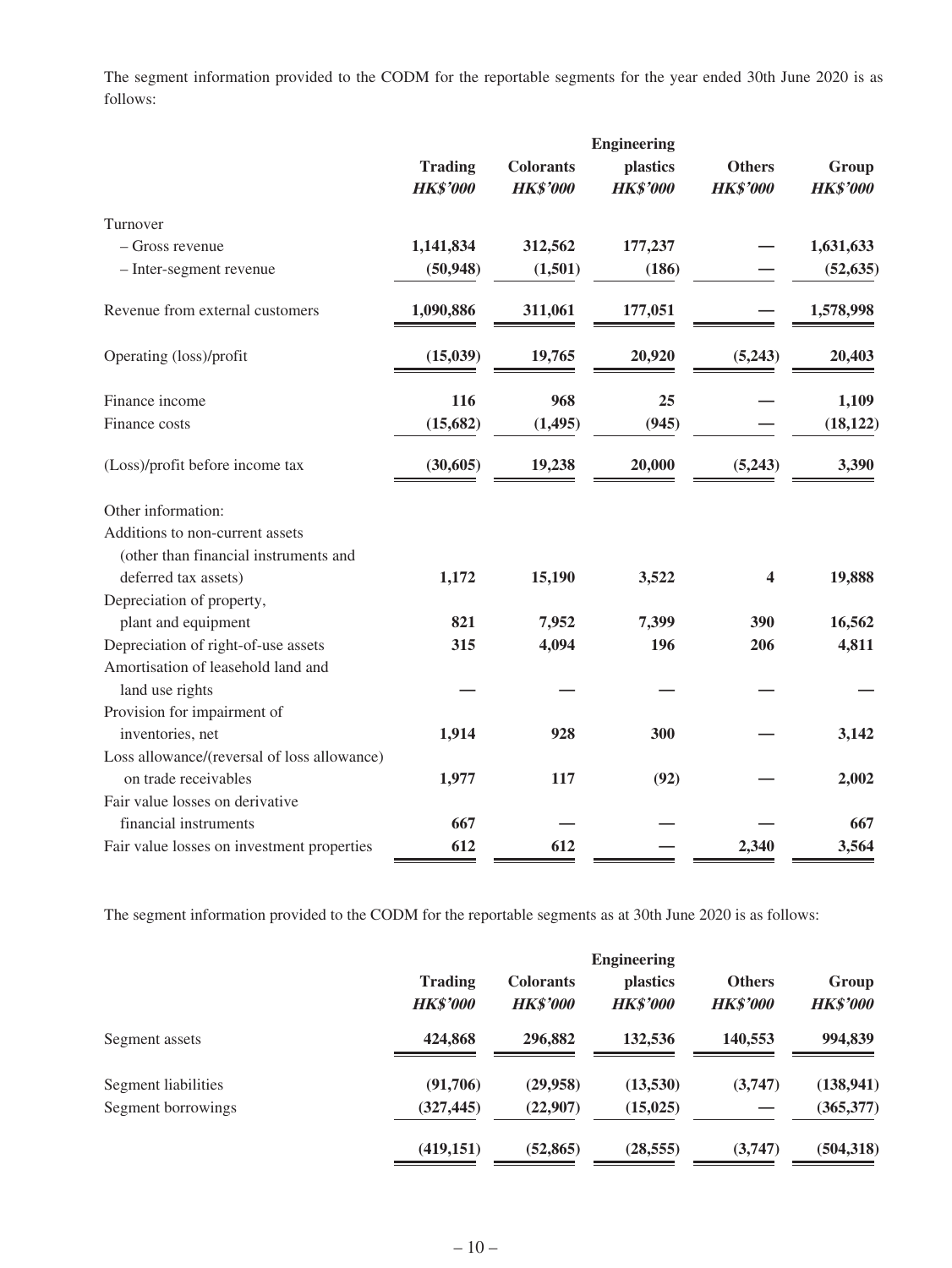The segment information provided to the CODM for the reportable segments for the year ended 30th June 2019 is as follows:

|                                              |                 |           | Engineering     |          |           |
|----------------------------------------------|-----------------|-----------|-----------------|----------|-----------|
|                                              | Trading         | Colorants | plastics        | Others   | Group     |
|                                              | <b>HK\$'000</b> | HK\$'000  | <b>HK\$'000</b> | HK\$'000 | HK\$'000  |
| Turnover                                     |                 |           |                 |          |           |
| - Gross revenue                              | 1,392,245       | 299,667   | 218,008         |          | 1,909,920 |
| - Inter-segment revenue                      | (55, 143)       | (1,963)   | (134)           |          | (57,240)  |
| Revenue from                                 |                 |           |                 |          |           |
| external customers                           | 1,337,102       | 297,704   | 217,874         |          | 1,852,680 |
| Operating (loss)/profit                      | (12, 857)       | 15,365    | 19,130          | 11,181   | 32,819    |
| Finance income                               | 104             | 934       | 5               |          | 1,043     |
| Finance costs                                | (16, 242)       | (1,227)   | (1,508)         | (188)    | (19, 165) |
| (Loss)/profit before income tax              | (28,995)        | 15,072    | 17,627          | 10,993   | 14,697    |
| Other information:                           |                 |           |                 |          |           |
| Additions to non-current assets              |                 |           |                 |          |           |
| (other than financial instruments and        |                 |           |                 |          |           |
| deferred tax assets)                         | 732             | 3,461     | 5,058           | 76       | 9,327     |
| Depreciation of property,                    |                 |           |                 |          |           |
| plant and equipment                          | 922             | 7,933     | 9,043           | 516      | 18,414    |
| Depreciation of right-of-use assets          |                 |           |                 |          |           |
| Amortisation of leasehold                    |                 |           |                 |          |           |
| land and land use rights                     | 357             | 186       | 32              | 78       | 653       |
| Provision for impairment of inventories, net | 4,074           | 45        | 24              | 741      | 4,884     |
| Loss allowance/(reversal of loss allowance)  |                 |           |                 |          |           |
| on trade receivables                         | 114             | 10        | 10              | (8)      | 126       |
| Fair value gains on derivative               |                 |           |                 |          |           |
| financial instruments                        | (1,695)         |           |                 |          | (1,695)   |
| Fair value losses/(gains)                    |                 |           |                 |          |           |
| on investment properties                     | 405             | (1, 364)  |                 | (15,050) | (16,009)  |

The segment information provided to the CODM for the reportable segments as at 30th June 2019 is as follows:

|                     |                     |                              | Engineering                 |                           |                          |
|---------------------|---------------------|------------------------------|-----------------------------|---------------------------|--------------------------|
|                     | Trading<br>HK\$'000 | Colorants<br><b>HK\$'000</b> | plastics<br><b>HK\$'000</b> | Others<br><b>HK\$'000</b> | Group<br><b>HK\$'000</b> |
| Segment assets      | 431.322             | 301.566                      | 143,505                     | 143,480                   | 1,019,873                |
| Segment liabilities | (55,540)            | (27,072)                     | (13,735)                    | (3,956)                   | (100, 303)               |
| Segment borrowings  | (357, 672)          | (23, 275)                    | (26,030)                    |                           | (406, 977)               |
|                     | (413,212)           | (50, 347)                    | (39, 765)                   | (3,956)                   | (507, 280)               |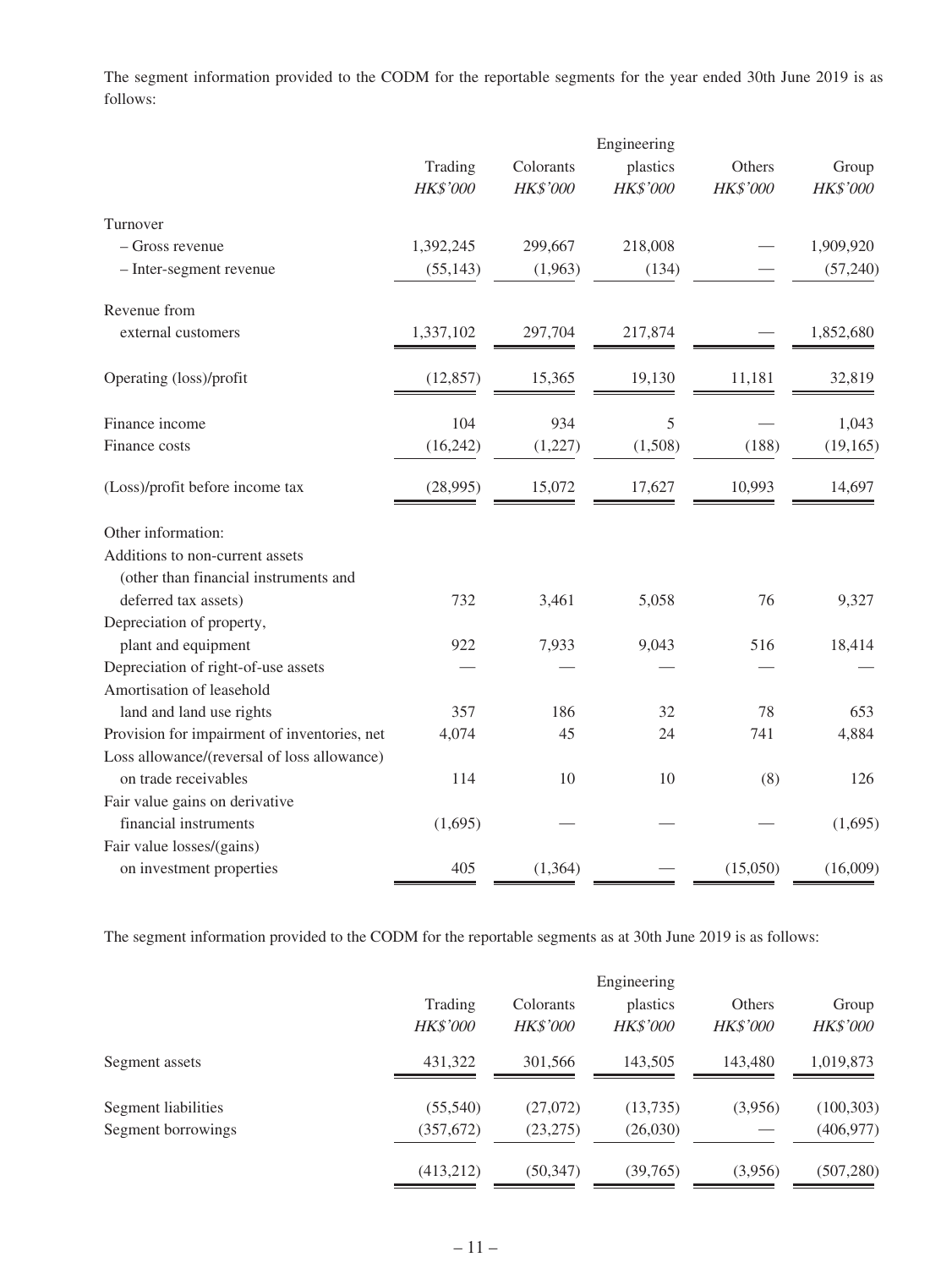The entity is domiciled in Hong Kong. The revenue from external customers from Hong Kong for the year ended 30th June 2020 is approximately HK\$698,213,000 (2019: HK\$950,763,000), and the total of its revenue from external customers from other locations (mainly Mainland China) is approximately HK\$880,785,000 (2019: HK\$901,917,000).

At 30th June 2020, the total of non-current assets other than financial instruments and deferred tax assets located in Hong Kong is approximately HK\$175,586,000 (2019: HK\$179,050,000), and the total of these non-current assets located in other locations (mainly Mainland China) is approximately HK\$118,131,000 (2019: HK\$116,704,000).

#### **4**. **Rental income**

|               | 2020<br><b>HK\$'000</b> | 2019<br><b>HK\$'000</b> |
|---------------|-------------------------|-------------------------|
| Rental income | 7,509                   | 7,442                   |

Outgoings in respect of investment properties that generate rental income amounted to approximately HK\$179,000 (2019: HK\$362,000).

#### **5**. **Other (losses)/gains, net**

|                                                                                  | 2020            | 2019            |
|----------------------------------------------------------------------------------|-----------------|-----------------|
|                                                                                  | <b>HK\$'000</b> | <b>HK\$'000</b> |
| Fair value (losses)/gains on investment properties                               | (3,564)         | 16,009          |
| Fair value (losses)/gains on forward foreign exchange contracts held for trading |                 |                 |
| – Realised                                                                       | 505             | 1,769           |
| – Unrealised                                                                     | (1,172)         | (74)            |
| Government grant (Note)                                                          | 1,631           | 1,418           |
| Net exchange gains                                                               | 724             | 481             |
| Others                                                                           | 208             | 31              |
|                                                                                  | (1,668)         | 19,634          |

#### Note:

Pursuant to Mainland China local government policies, the Group received government grant amounted to RMB1,493,000 (2019: RMB1,248,000), equivalent to approximately HK\$1,631,000 (2019: HK\$1,418,000), from Mainland China local government authorities to support the operations in certain Mainland China regions with no special conditions attached.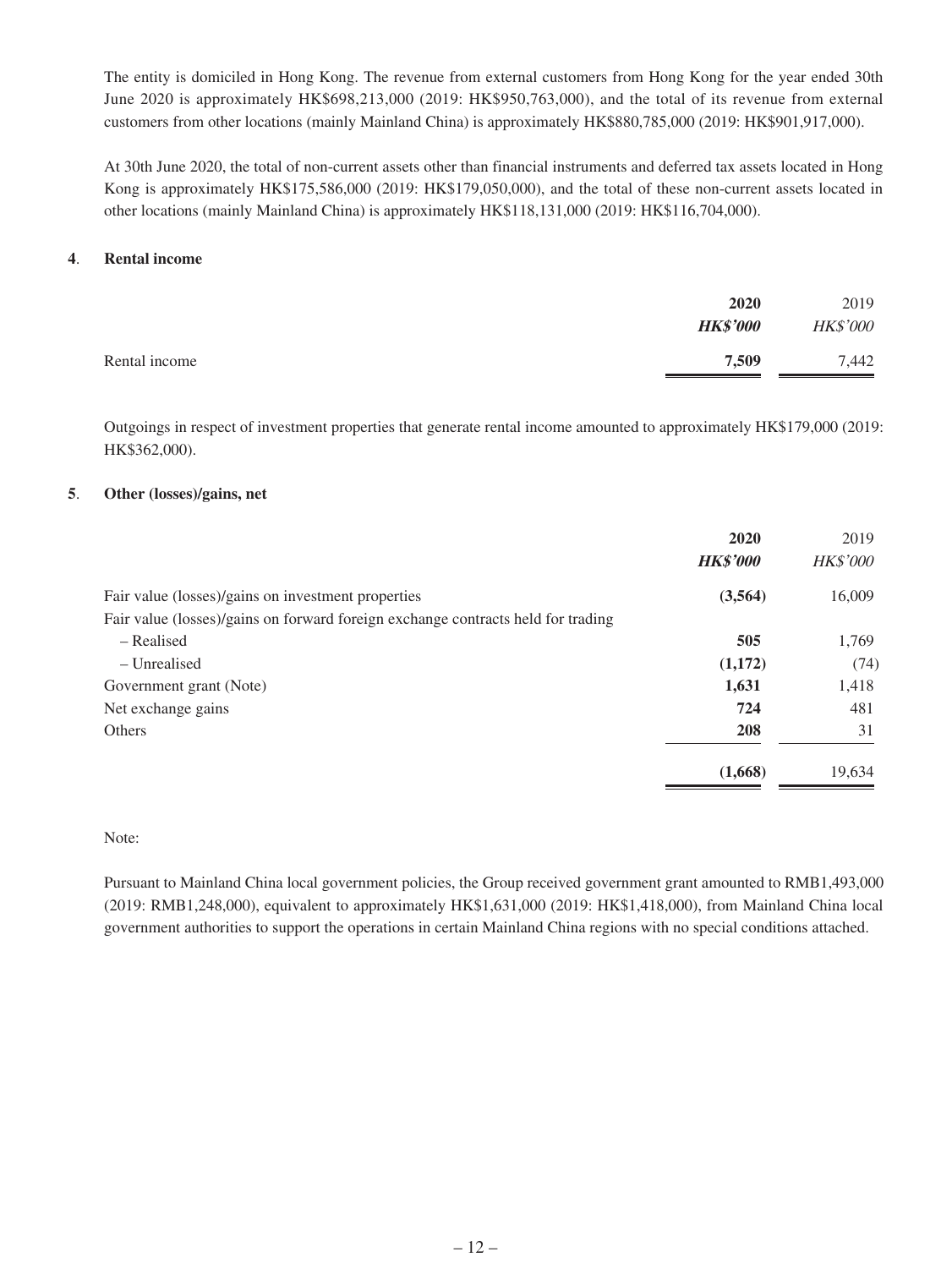#### **6**. **Expenses by nature**

|                                                                       | 2020            | 2019            |
|-----------------------------------------------------------------------|-----------------|-----------------|
|                                                                       | <b>HK\$'000</b> | HK\$'000        |
| Cost of inventories sold excluding manufacturing costs                | 1,310,278       | 1,561,561       |
| Auditor's remuneration                                                |                 |                 |
| - Audit services                                                      | 2,870           | 2,310           |
| - Non-audit services                                                  | 267             | 603             |
| Depreciation of property, plant and equipment                         | 16,562          | 18,414          |
| Depreciation of right-of-use assets                                   | 4,811           |                 |
| Amortisation of leasehold land and land use rights                    |                 | 653             |
| Loss allowance on trade receivables                                   | 2,002           | 126             |
| Provision for impairment of inventories, net                          | 3,142           | 4,884           |
| Gain on disposal of property, plant and equipment                     | (72)            | (67)            |
| Employee benefit expenses, including Directors' emoluments            | 120,935         | 131,149         |
| Rental expenses of short-term leases in respect of land and buildings | 6,814           |                 |
| Operating lease rentals in respect of land and buildings              |                 | 10,450          |
| Repairs and maintenance expenses                                      | 3,411           | 4,038           |
| Transportation and packaging expenses                                 | 25,298          | 26,137          |
| Travelling and office expenses                                        | 7,119           | 9,141           |
| Utility expenses                                                      | 12,653          | 13,782          |
| Other expenses                                                        | 48,346          | 63,756          |
|                                                                       |                 |                 |
| Total cost of sales, distribution costs and administrative expenses   | 1,564,436       | 1,846,937       |
| Representing:                                                         |                 |                 |
| Cost of sales                                                         | 1,390,269       | 1,659,821       |
| Distribution costs                                                    | 70,799          | 77,352          |
| Administrative expenses                                               | 103,368         | 109,764         |
|                                                                       | 1,564,436       | 1,846,937       |
|                                                                       |                 |                 |
| <b>Finance income and costs</b>                                       |                 |                 |
|                                                                       |                 |                 |
|                                                                       | 2020            | 2019            |
|                                                                       | <b>HK\$'000</b> | <b>HK\$'000</b> |
| Finance income:                                                       |                 |                 |
| - Interest income from bank deposits                                  | 1,109           | 1,043           |
|                                                                       |                 |                 |
|                                                                       | 1,109           | 1,043           |
| Finance costs:                                                        |                 |                 |
| - Interest on lease liabilities                                       | (334)           |                 |
| - Interest on bank borrowings                                         | (17, 048)       | (17, 013)       |
| - Net exchange loss on financing activities                           | (740)           | (2,152)         |
|                                                                       | (18, 122)       | (19, 165)       |
|                                                                       |                 |                 |
| Finance costs, net                                                    | (17, 013)       | (18, 122)       |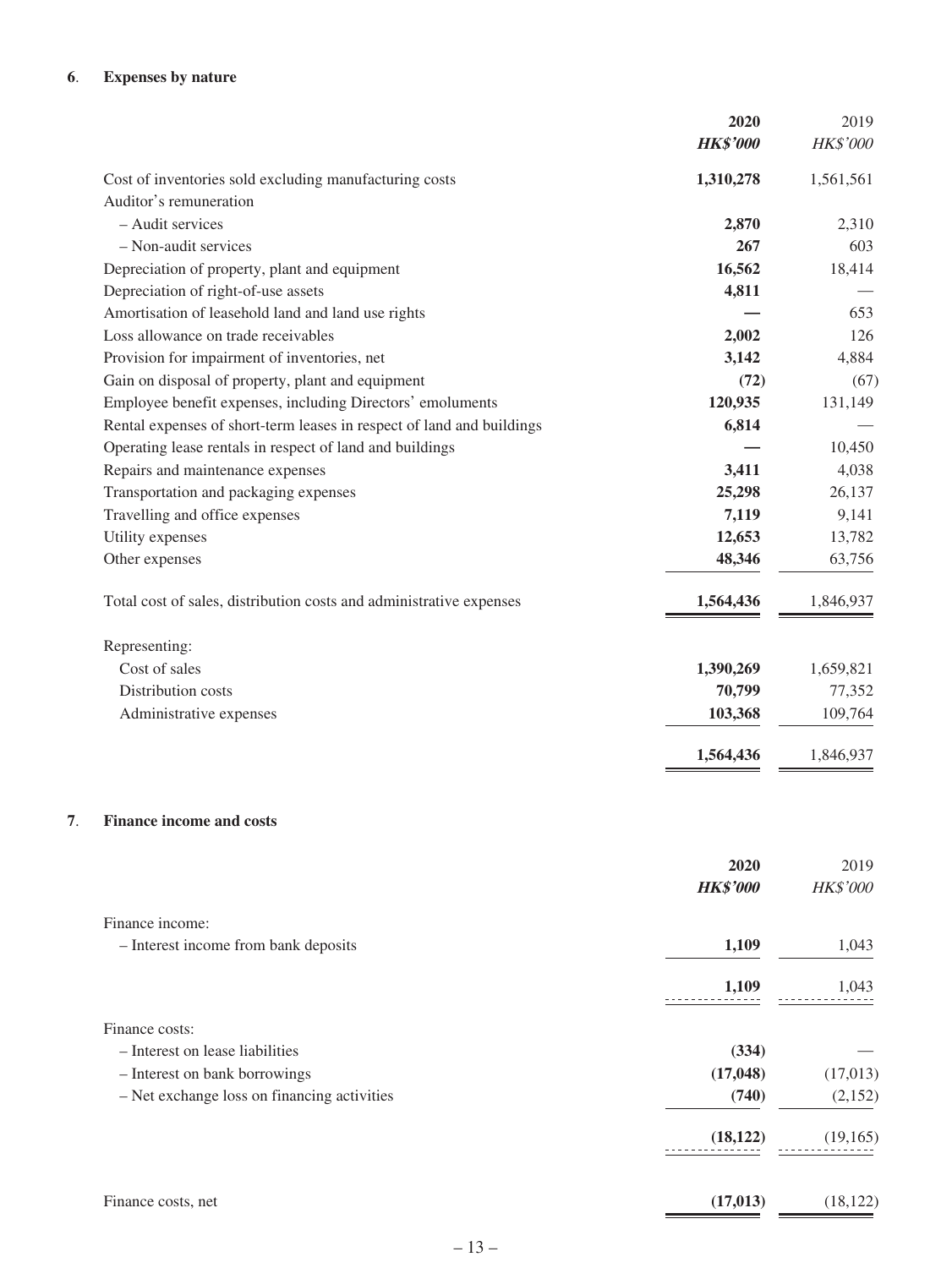#### **8**. **Income tax expense**

Hong Kong profits tax has been provided for at the rate of 16.5% (2019: 16.5%) on the estimated assessable loss/profit for the year. Taxation on the Group's subsidiaries established and operate in Mainland China have been calculated on the estimated assessable profit for the year at the rate of 25% (2019: 25%), other than a subsidiary in Dongguan which was certified as High and New Technology Enterprises and is entitled to a concessionary tax rate of 15% for three consecutive years from 2018 to 2020. This subsidiary is entitled to re-apply for the preferential tax treatment when the preferential tax period expires.

The amount of income tax charged to the consolidated income statement represents:

|                                     | 2020            | 2019            |
|-------------------------------------|-----------------|-----------------|
|                                     | <b>HK\$'000</b> | <b>HK\$'000</b> |
| Current income tax:                 |                 |                 |
| Hong Kong profits tax               | 1,519           | 2,113           |
| Mainland China corporate income tax | 8,946           | 4,892           |
| Over-provision in prior years       | (578)           | (362)           |
|                                     | 9,887           | 6,643           |
| Deferred income tax                 | (4,073)         | (3,224)         |
|                                     | 5,814           | 3,419           |

#### **9**. **Dividends**

- (a) On 27th February 2019, the Directors resolved not to declare any interim dividend for the six months ended 31st December 2018.
- (b) On 27th September 2019, the Directors resolved not to declare any final dividend for the year ended 30th June 2019.
- (c) On 27th February 2020, the Directors resolved not to declare any interim dividend for the six months ended 31st December 2019.
- (d) On 29th September 2020, the Directors resolved not to declare any final dividend for the year ended 30th June 2020.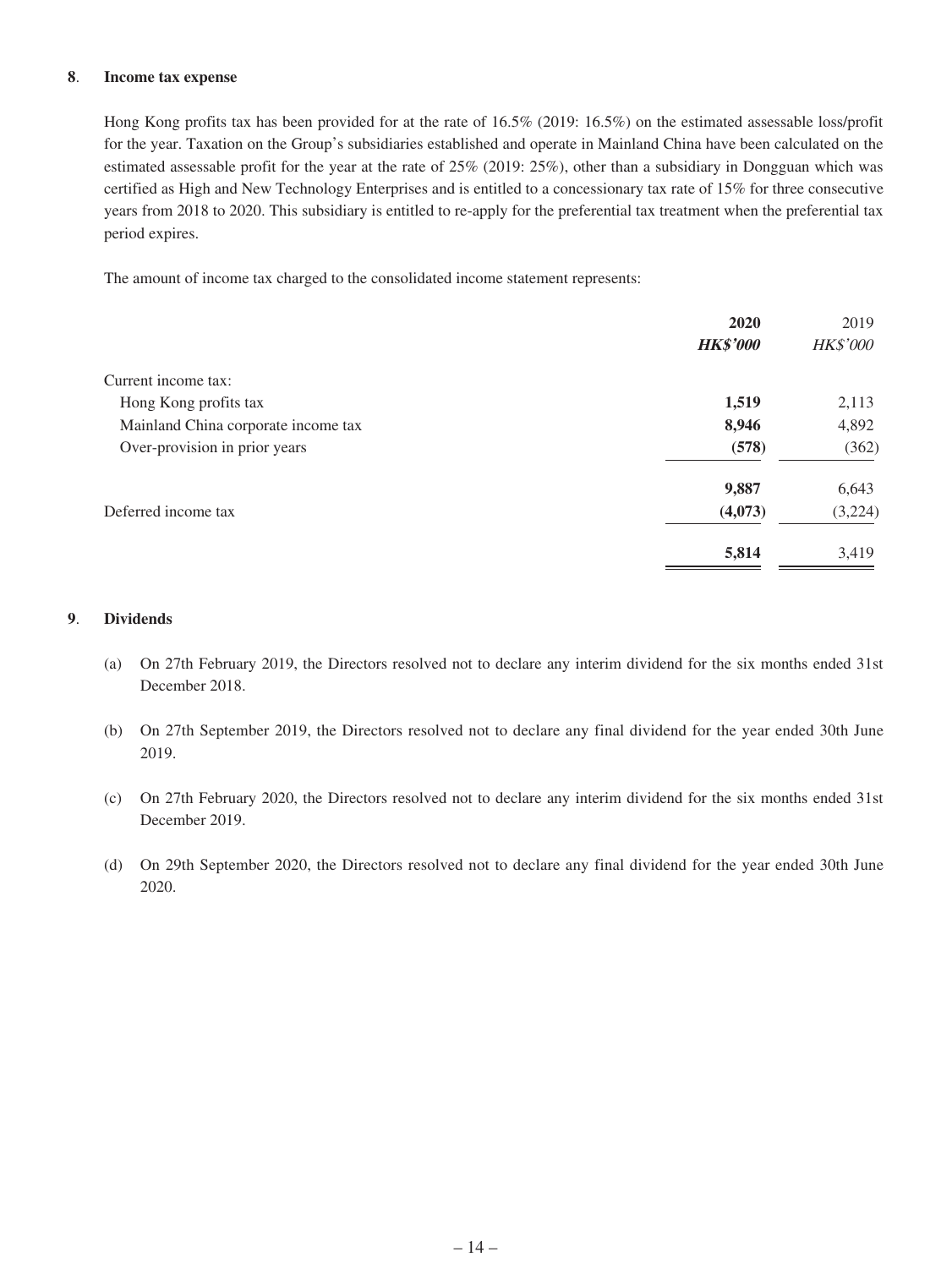#### **10**. **(Loss)/earnings per share**

#### Basic

Basic (loss)/earnings per share is calculated by dividing the (loss)/profit attributable to equity holders of the Company by the weighted average number of ordinary shares in issue during the year.

|                                                                        | 2020        | 2019        |
|------------------------------------------------------------------------|-------------|-------------|
| (Loss)/profit attributable to equity holders of the Company (HK\$'000) | (6,212)     | 7,806       |
| Weighted average number of ordinary shares in issue                    | 369,200,000 | 369,200,000 |
| Basic (loss)/earnings per share (HK cents per share)                   | (1.68)      | 2.11        |

#### Diluted

Dilutive (loss)/earnings per share for the years ended 30th June 2020 and 2019 equal basic (loss)/earnings per share as there was no dilutive potential ordinary share as at the years ended 30th June 2020 and 2019.

#### **11**. **Trade and bills receivables**

|                          | 2020            | 2019            |
|--------------------------|-----------------|-----------------|
|                          | <b>HK\$'000</b> | <b>HK\$'000</b> |
| Trade receivables        | 175,944         | 217,103         |
| Less: loss allowance     | (4,797)         | (4,760)         |
|                          | 171,147         | 212,343         |
| <b>Bills</b> receivables | 24,098          | 22,103          |
|                          | 195,245         | 234,446         |

The carrying amount of trade receivables are denominated in the following currencies:

|            | 2020<br><b>HK\$'000</b> | 2019<br>HK\$'000 |
|------------|-------------------------|------------------|
| HK\$       | 42,546                  | 70,042           |
| <b>RMB</b> | 109,515                 | 113,417          |
| <b>USD</b> | 23,883                  | 33,644           |
|            | 175,944                 | 217,103          |

The carrying value of trade receivables approximates their fair values.

There is no concentration of credit risk with respect to trade receivables as the Group has a large number of customers.

The majority of the Group's sales were made with credit terms of 30 to 90 days. The remaining amounts are on letter of credit or bank's acceptance bill.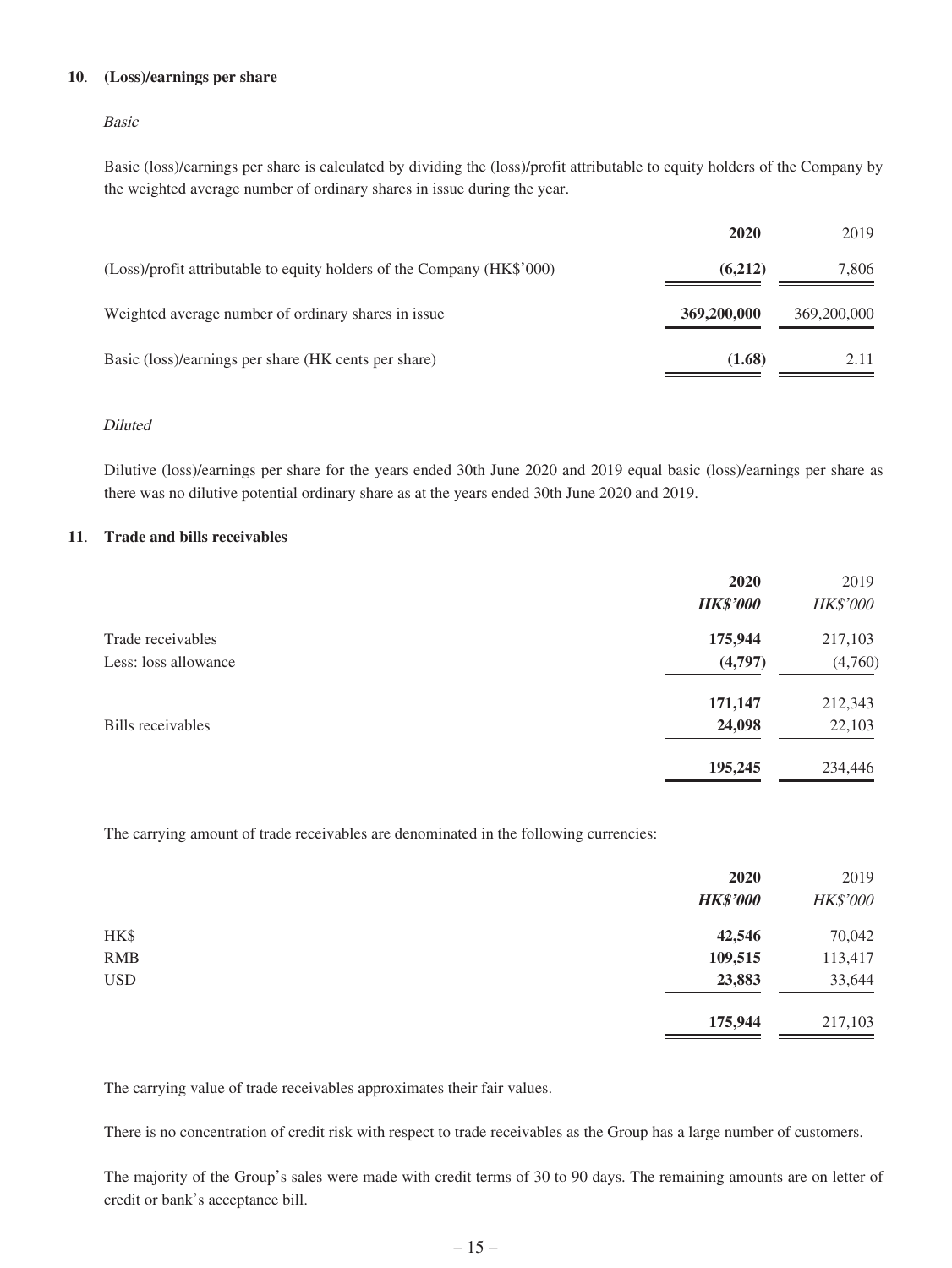Bills receivable are mainly with maturity period of within 180 days and are denominated in the following currencies:

|            | 2020<br><b>HK\$'000</b> | 2019<br>HK\$'000 |
|------------|-------------------------|------------------|
| HK\$       |                         | 1,843            |
| <b>USD</b> | 1,078                   | 3,904            |
| <b>RMB</b> | 23,020                  | 16,356           |
|            | 24,098                  | 22,103           |

The carrying value of bills receivable approximates their fair values and there is no recent history of default on bills receivable.

Certain subsidiaries of the Group transferred certain bank's acceptance bills amounting to approximately HK\$16,584,000 (2019: HK\$10,660,000) with recourse in exchange for cash as at 30th June 2020. The transactions have been accounted for as collateralised bank advances.

The maximum exposure to credit risk at the end of the reporting period is the carrying values of the receivables (2019: same). Other than the bank's acceptance bills collateralised as bank advances, the Group does not hold any collateral as security.

#### **12**. **Trade and bills payables**

The ageing analysis of the trade and bills payables by invoice date is as follows:

|               | 2020            | 2019     |
|---------------|-----------------|----------|
|               | <b>HK\$'000</b> | HK\$'000 |
| Below 90 days | 85,622          | 55,454   |
| 91 - 180 days | 1,279           | 13       |
| Over 180 days | 356             | 1,512    |
|               | 87,257          | 56,979   |

The carrying values of trade and bills payables approximate their fair values, and are denominated in the following currencies:

|            | 2020<br><b>HK\$'000</b> | 2019<br>HK\$'000 |
|------------|-------------------------|------------------|
| HK\$       |                         | 114              |
| <b>RMB</b> | 20,284                  | 23,962           |
| <b>USD</b> | 66,973                  | 32,903           |
|            | 87,257                  | 56,979           |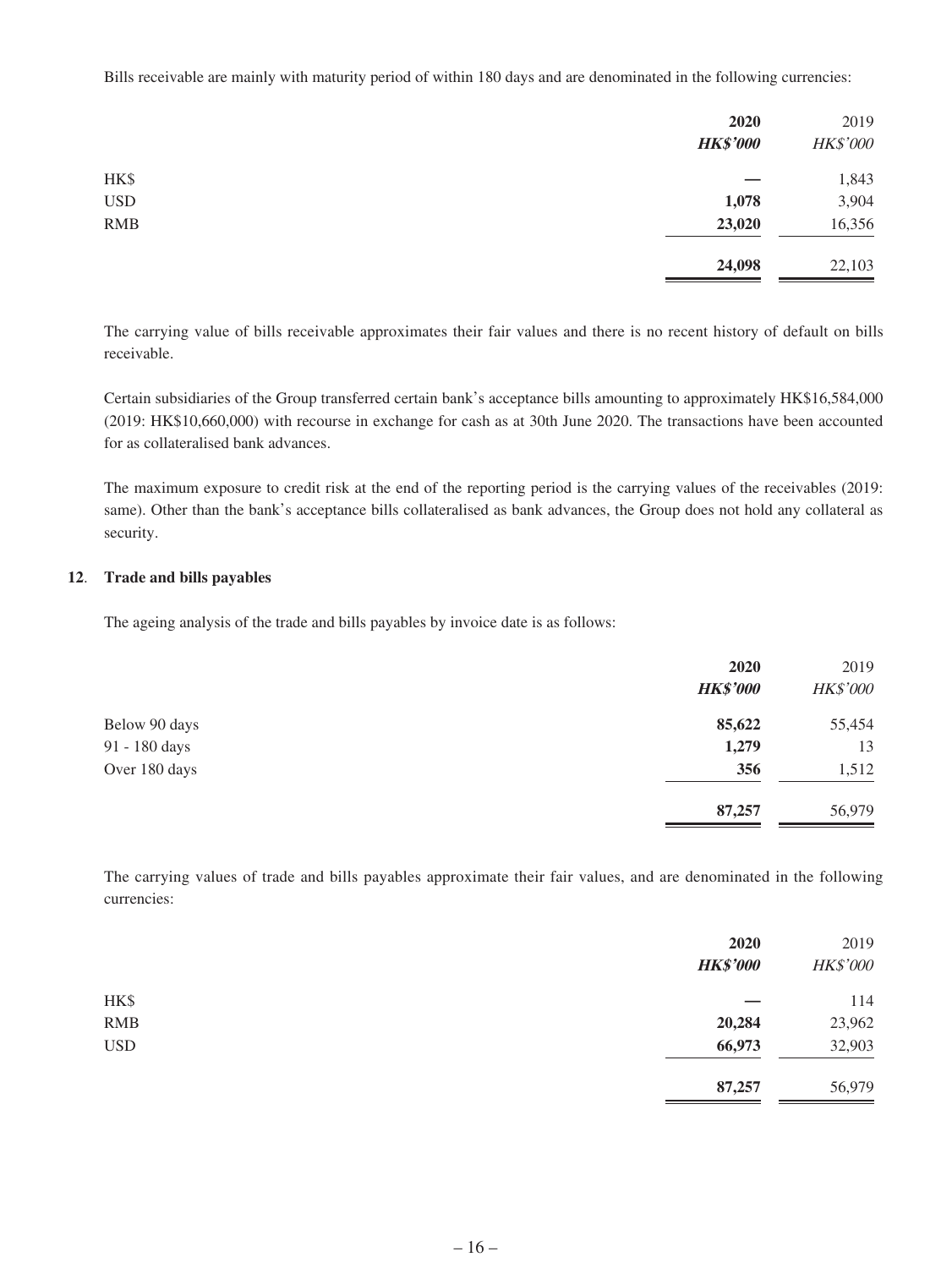#### **13**. **Commitments**

#### (a) Capital commitments

At 30th June 2020, the Group had the following capital commitments for addition of property, plant and equipment:

|                                 | 2020  | 2019            |
|---------------------------------|-------|-----------------|
| <b>HK\$'000</b>                 |       | <b>HK\$'000</b> |
| Contracted but not provided for | 3.629 | 1.221           |

#### (b) Other commitments

On 15th June 2017, the Group entered into a non-cancellable operating lease agreement with an agent of the Mainland China local government authority to lease an industrial building premise for 5 years with a minimum lease payment of RMB8.5 per square meter. During the non-cancellable lease period, the Group commits an annual tax payment of RMB3,000,000 (equivalent to approximately HK\$3,279,000), including the corporate income tax and value added tax, from its business operation in the region to the Mainland China local government authority. Any shortfall on the committed tax payment would be paid in form of cash to the agent of the Mainland China local government authority. The above lease commitments only include commitments for basic rentals, and do not include commitments for additional rentals payable, if any, when future tax payment falls short of the predetermined level as it is not possible to determine in advance the amount of such additional rentals.

#### **14**. **Contingent liabilities**

During the year ended 30th June 2016, the Group received a claim from a customer in respect of the sales of alleged defective goods with claim amount approximately RMB5,000,000 (equivalent to approximately HK\$5,464,000). On 7th May 2019, Wenling City People's Court of Zhejiang Province (the "Court") has made a judgement to invalidate the claim.

During the year ended 30th June 2020, the customer had further lodged a claim with amount approximately RMB5,000,000 (equivalent to approximately HK\$5,464,000) in respect of originally closed claim disclosed as above. The matter is currently being considered by the Court after the first hearing on 13th May 2020.

Considering the current appeal is still in progress, the judgements from the past appeals as well as the advice from its legal representative, the Directors does not consider any provision in respect of the case to be necessary.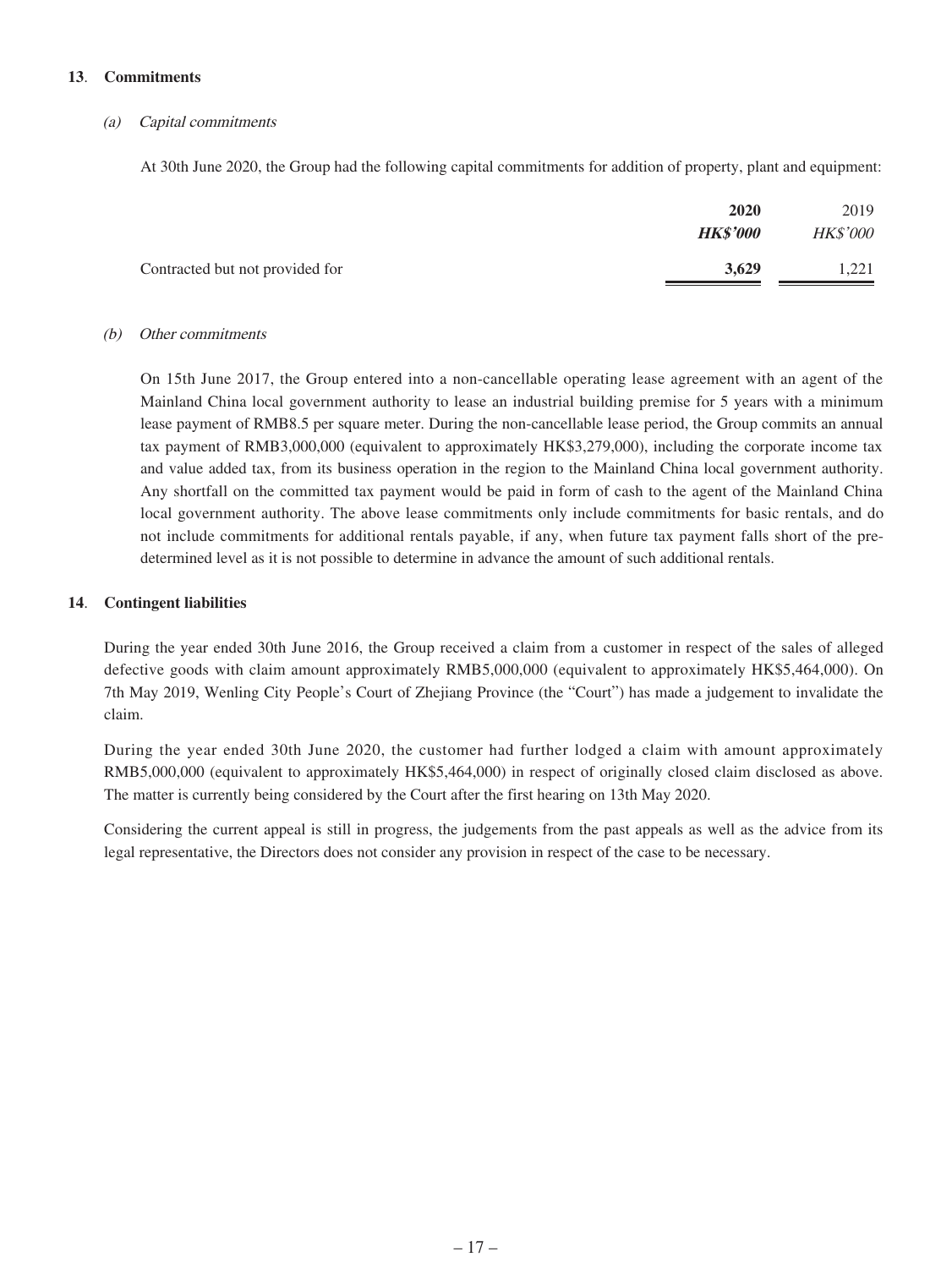## **DIVIDEND**

The Directors have resolved not to declare any final dividend for the year ended 30th June 2020.

### **CLOSURE OF REGISTER OF MEMBERS**

The register of members of the Company will be closed from Monday, 16th November 2020 to Thursday, 19th November 2020 (both dates inclusive) during which period no transfer of shares will be registered for determining the shareholders of the Company who are entitled to attend and vote at the Meeting. In order to be eligible to attend and vote at the Meeting, all properly completed transfer forms accompanied by the relevant share certificates must be lodged with the Company's branch share registrar in Hong Kong, Union Registrars Limited, Suites 3301-04, 33/ F., Two Chinachem Exchange Square, 338 King's Road, North Point, Hong Kong for registration not later than 4:00 p.m. on Friday, 13th November 2020.

### **MANAGEMENT DISCUSSION AND ANALYSIS**

### **BUSINESS REVIEW**

During the first half of 2020, the Coronavirus Disease 2019 (COVID-19) pandemic swiftly swiped the whole world, leading to the further fall in oil prices and plastic material prices remaining weak in the year, while the economic stagnation in various countries could ultimately trigger a global recession. Fortunately, oil prices have ceased falling recently, conducive to the stabilisation of plastic material prices.

In the year under review, cities in Mainland China were locked down for nearly two months due to the pandemic, bringing a halt to most of the domestic economic activities in February and March. Then the situation overseas deteriorated in March and April, which dealt a blow to the global economies. Companies experienced operating difficulties, while the Group's customers, no matter for domestic or foreign sales, were affected to different extents. Their prudent order placements and low inventory policy directly affected the Group's orders and as such both the inventory turnover days and the trade receivables turnover days were lengthened by eight days and four days respectively. Although economic activities in China gradually resumed to normal in late March and early April when the pandemic was coming under control, the Group was inevitably impacted despite rapidly imposing various remedial measures. For the year ended 30 June 2020, its total turnover decreased by 14.8% year-on-year to HK\$1,578,998,000 (2019: HK\$1,852,680,000).

In response to the severe business environment, the Group acted prudently in its order taking and imposed stringent cost control measures to counteract negative influence such as lower sales amount and volume, and higher costs and expenses. Overall gross profit dropped by 2.1% to HK\$188,729,000 (2019: HK\$192,859,000). As the Group actively optimised product mix in the year, reduced the proportion of trading business segment, enhanced the production of higher margin products, and also effectively trimmed costs and administrative expenses, its gross profit margin climbed 1.5 percentage points to 12% from the previous year. If excluding the fair value loss of investment properties, overall performance of core operations improved compared to last year. Loss attributable to equity holders of the Company was HK\$6,212,000 (2019: profit attributable to equity holders of the Company HK\$7,806,000). Basic loss per share were HK 1.68 cents (2019: earnings per share HK 2.11 cents).

To reserve sufficient capital for business development, the Board did not recommend the payment of a final dividend.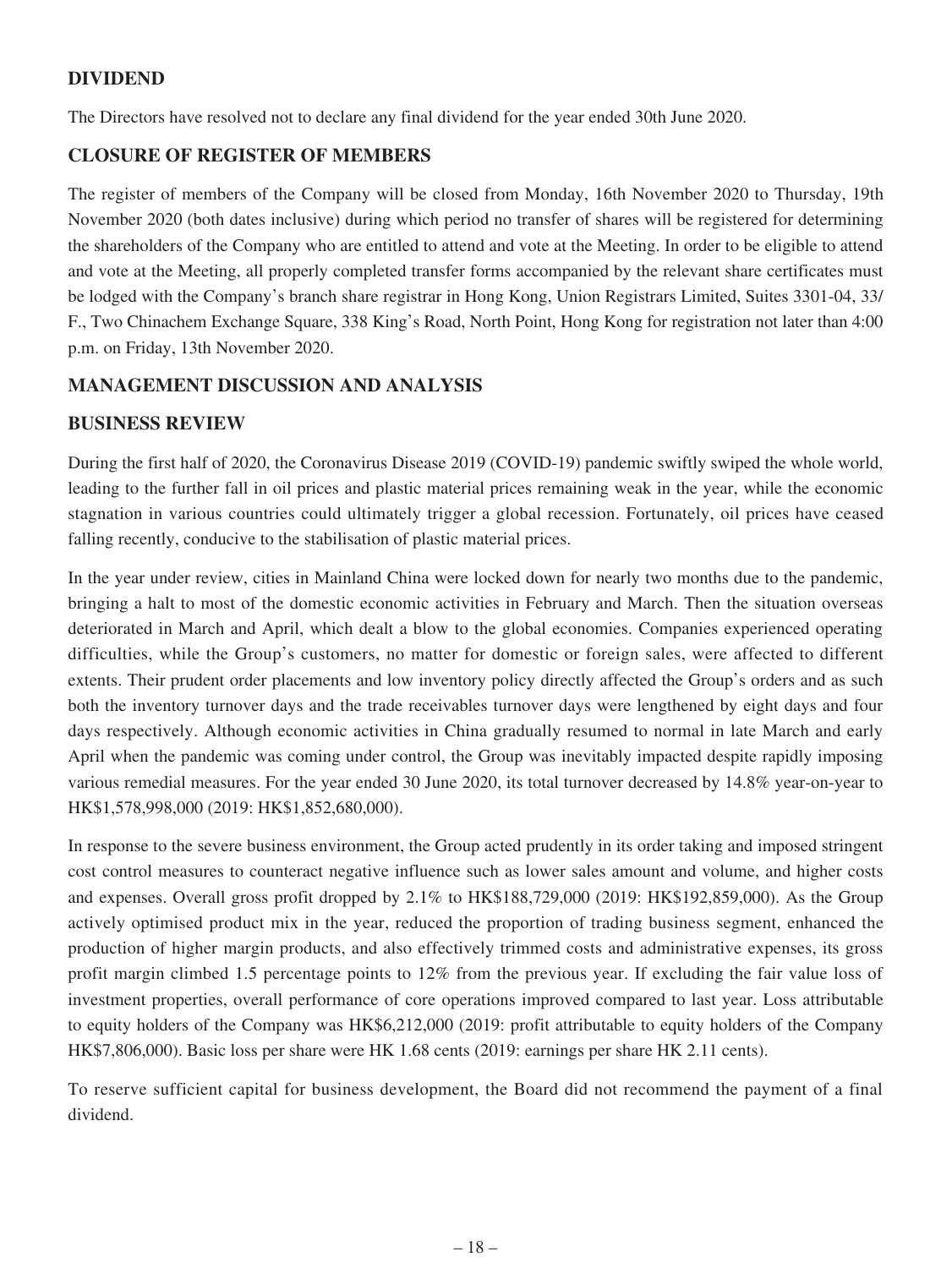As the pandemic affected development in Mainland China during the first half of 2020, the government focused on stimulating local consumption of the domestic market in the second half of 2019. Also, as the pandemic was coming under control in Mainland China and economic activities gradually returned to normal in late March and early April, orders started to rebound. Working from home in China and overseas had boosted demand in the food packaging and basic necessity market, bringing more orders to the Group's colorants, pigments and compounded plastic resins segment with main focus on the China market, thus making it the outstanding performer among three major businesses in the year. In view of the growing demand in Mainland China, the Group continued to expand its domestic sales of food packaging products, and extend its reach to daily necessities such as instant food and drinking water. Besides, demand for high-end sanitary products grew along with new homes built in Mainland China, boosting the Group' sales performance of related products. In order to secure more new orders, the Group not only expanded the production capacity of its Xiamen and Qingdao plants, but also brought the production technologies of high-end sanitary products from its Xiamen plant to the Northern China market, which had also started producing related products. Thanks to the Group's appropriate strategy, turnover of the segment grew by 4.5% year-on-year to HK\$311,061,000 despite the unfavourable operating environment. Gross profit margin rose slightly by 0.6 percentage point and profit before taxation also increased by 27.6%.

In the year under review, as plastic material prices continued to fall and orders from the Group's domestic automobile manufacturer customers declined on China-US trade negotiations, sales of the engineering plastic business was affected. As a result, the segment recorded turnover of HK\$177,051,000. The Group effectively controlled costs and the segment's gross profit margin increased by 5.3 percentage points. Profit before taxation also grew by 13.5% compared to the same period last year to HK\$20,000,000. Apart from maintaining its orders from the internationally-renowned brands, the Group had also continued to enrich its product portfolio, utilise its business advantages, focus on promoting higher margin products, and actively approach and engage in discussions with end customers, all in a bid to explore new income streams and expand its client base. The logistics industry experienced rapidly increasing demand amid the pandemic. The purchase amount of heavy and commercial vehicles in China also increased accordingly. By capitalising on its more than 50 years of industry experience and excellent reputation, the Group is set to secure more engineering plastic orders relating to heavy and commercial vehicles and broaden its existing customer portfolio.

The plastic trading business was adversely affected by the China-US trade negotiations, domestic economic slowdown and falling prices of raw materials. The outbreak of pandemic in the first half of 2020 had seriously hit the export-oriented customers, making them more cautious in the placing of orders. As a result, turnover of the business segment reduced by 18.4% to HK\$1,090,886,000. Despite these challenges, the Group continued to implement set strategies and maintain close ties with existing customers. That plus the more mature operation model of cooperating with internationally famous fast food restaurant chains contributed stable orders to the Group. Besides, the Group strived to provide materials for the developers of smart products, household goods and highend kitchenware, thus opening up new income sources. In addition, the Group effectively reduced and controlled inventory, hence gross profit margin slightly rising 0.5 percentage point during the year. Apart from continuously implementing its stringent cost control measures, the Group will explore more ways to expand income streams and secure higher margin orders in order to maintain stable business.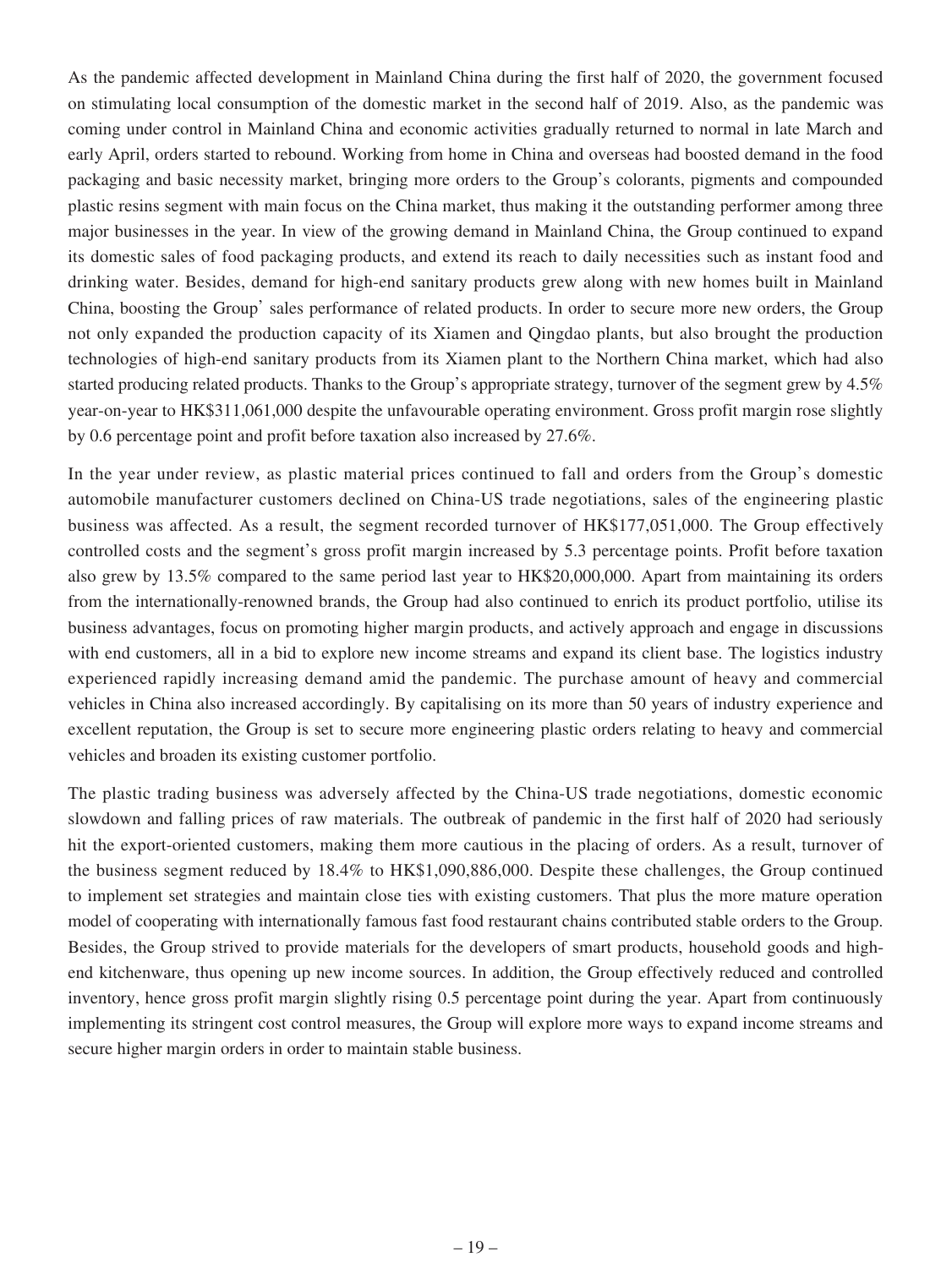### **PROSPECTS**

Despite the gradual stabilising of oil prices, the stable prices of raw materials and part of the Group's businesses being boosted by the domestic consumption market recently, serious impacts posed on the global economy by the pandemic that lasted for almost half a year will take time to recover. Besides, the pandemic is not yet completely under control in the world and has even rebounded in many places. As such, it is difficult to anticipate the recovery of global economy. Given that there are still negative factors including uncertainties from Mainland China and abroad, which impact the export-oriented clients in Southern China, the management remains cautious towards future development in the long run.

In such a turbulent time as this year has been, the Group is more aware of difficulties and risks while enjoying stability for the moment. Adhering to its corporate philosophy of focusing on underlying business, the Group will keep abreast of the market trends, prepare sufficient risk prevention and management measures, including stringent inventory control, and maintain capital strength, so as to meet the challenges and opportunities in tougher times. On top of producing conventional home appliances and maintaining stable relations with large toy companies, the Group has stepped up direct liaison with end-customers, further allocating resources for signing up prospective end-customers of sanitary products and actively enlarging its market share in domestic consumption. Furthermore, the Group will continue to broaden its customer base, open up more income sources and explore more markets and regions with good potential. Meanwhile, it will also proactively approach international brands and also develop high value-added and high margin products clients such as kitchenware and smart equipment. As for cost control, the Group will continue to implement stringent cost control measures, including the reduction of administrative, distribution and production costs. It will also strive to enhance overall administrative efficiency through the sharing of internal resources, with the aim of achieving greater synergies in its operations.

In addition, new opportunities have been brought by the pandemic. Apart from the large online consumption market, the working from home model will become a new normal, driving the demand for smart home products. With years of experience in the industry, the Group will accurately target new opportunities to explore more new income sources. For example, it will proceed strategically to develop high value-added and high margin products clients such as smart home products to further optimise its product portfolio.

Coincidentally, this year marks the Group's 50th anniversary. The Group has continued to move forward after overcoming ups and downs in the past. The management team will continue to lead all staff to step forward and make another fifty years of success! In face of the challenges over the past year, the Group was able to achieve sustainable growth given the strong dedication of the Group's professional management team over the past years and the diligence and contribution of all staff. The Group, as always, will continue to make relentless efforts and strive to achieve long-term and stable growth as well as delivering long-term shareholder value.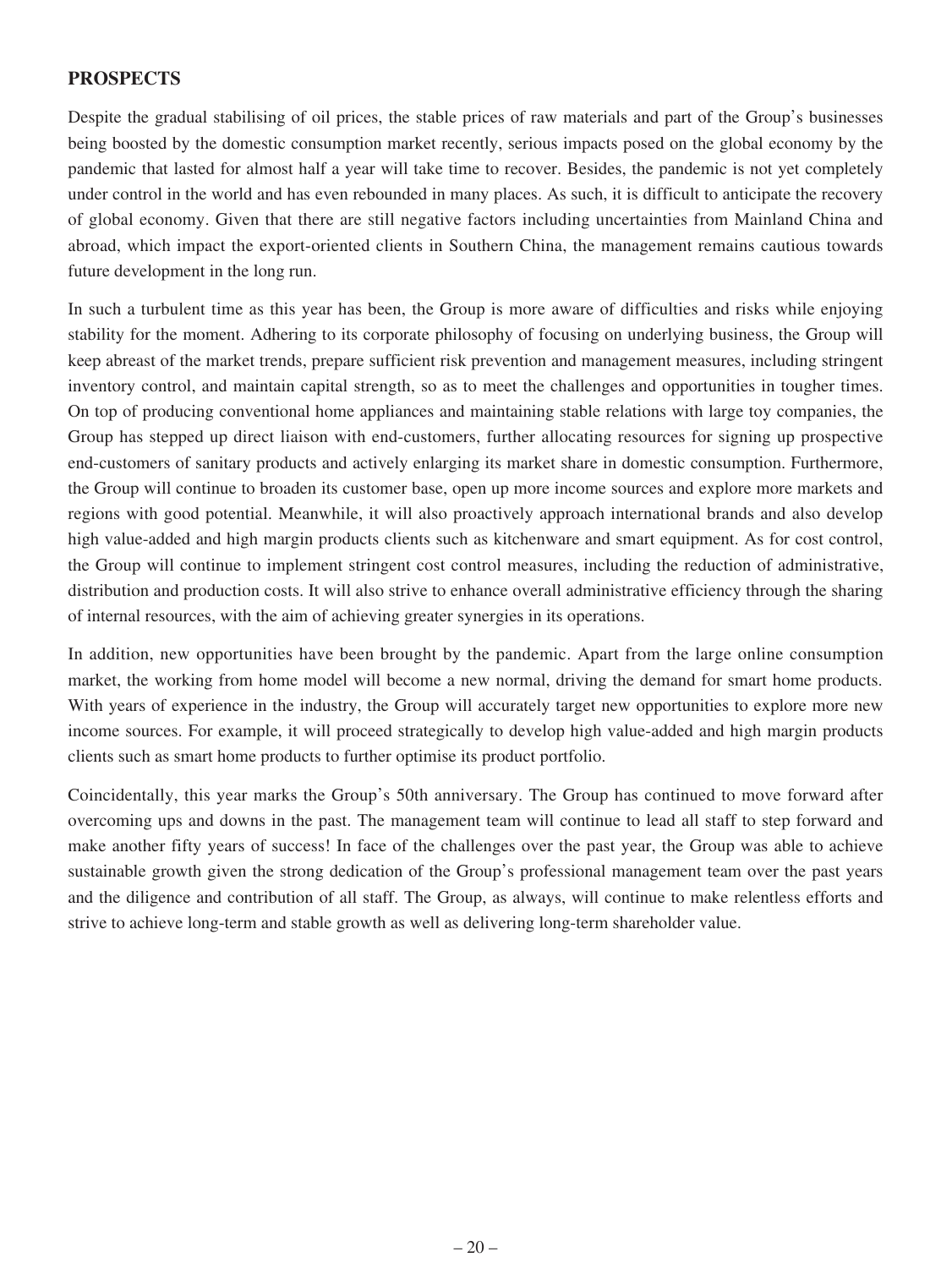# **LIQUIDITY AND FINANCIAL RESOURCES**

The Group generally finances its operations with internally generated cashflow and banking facilities provided by its principal bankers. As at 30th June 2020 the Group has available aggregate banking facilities of approximately HK\$633,530,000 of which approximately HK\$364,608,000 have been utilised and were secured by corporate guarantees issued by the Company and legal charges on certain leasehold land and buildings, investment properties and restricted bank deposits in Mainland China and Hong Kong owned by the Group. The Group's cash and bank balances as at 30th June 2020 amounted to approximately HK\$126,094,000. The Group's gearing ratio as at 30th June 2020 was approximately 78.5%, based on the total bank borrowings of approximately HK\$365,377,000 and the shareholders' funds of approximately HK\$465,322,000.

## **FOREIGN EXCHANGE RISK**

The Group's borrowings and cash balances are primarily denominated in Hong Kong dollars, Renminbi and US dollars. The Group's purchases were principally denominated in US dollars. The Group closely monitors currency fluctuations and manages its exchange risk by entering into forward exchange contracts from time to time.

At 30th June 2020, the maximum notional amount for the outstanding settlement committed by the Group in respect of forward contracts in order to manage the Group's exposure in foreign currencies from its operations as follows:

|                                | 2020            | 2019            |
|--------------------------------|-----------------|-----------------|
|                                | <b>HK\$'000</b> | <b>HK\$'000</b> |
| Sell HK dollars for US dollars | 507,000         | 156,000         |

# **EMPLOYEE INFORMATION**

As at 30th June 2020, the Group had approximately 634 full-time employees. The Group's emolument policies are formulated on the performance of individual employees and are reviewed annually. The Group has an incentive scheme which is geared to the profit of the Group and the performance of its employees, as an incentive to motivate its employees to increase their contribution to the Group. The Group also provides social or medical insurance coverage, and provident fund scheme (as the case may be) to its employees depending on the location of such employees.

### **BASIS OF DETERMINING EMOLUMENT TO DIRECTORS**

The same remuneration philosophy is applicable to the Directors of the Company. Apart from benchmarking against the market, the Company looks at individual competence, contributions and the affordability of the Company in determining the exact level of remuneration for each Director. Appropriate benefits schemes are in place for the Directors similar to those offered to other employees of the Group.

### **PURCHASE, SALE AND REDEMPTION OF THE COMPANY'S LISTED SECURITIES**

The Company has not redeemed any of its shares during the year. Neither the Company nor any of its subsidiaries has purchased or sold any of the Company's listed securities during the year.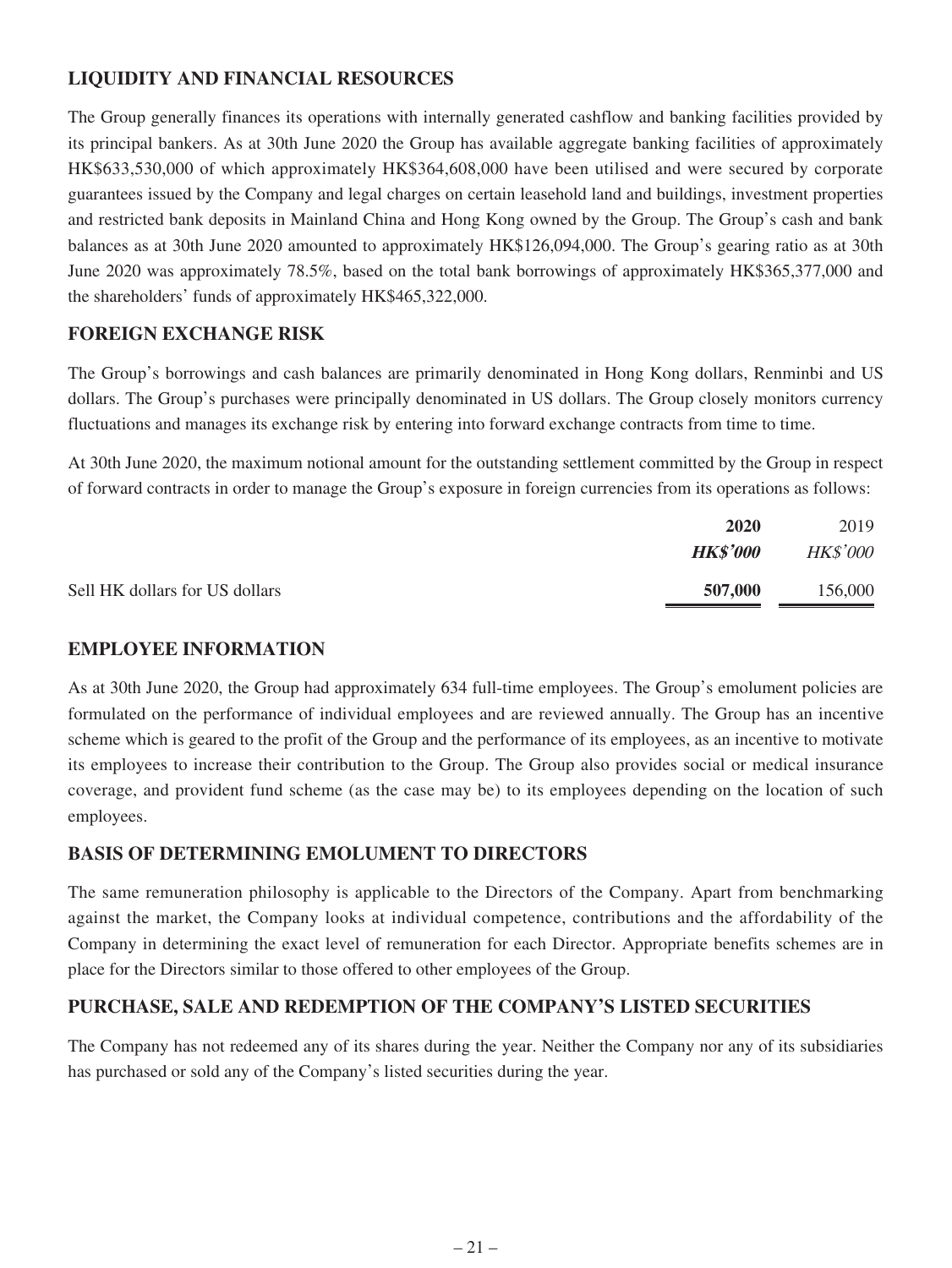# **COMPLIANCE WITH THE MODEL CODE FOR SECURITIES TRANSACTIONS BY DIRECTORS**

The Company has adopted a code of conduct regarding Directors' securities transactions on terms no less exacting than the required standard set out in the Model Code set out in Appendix 10 to the Rules Governing the Listing of Securities (the "Listing Rules") on The Stock Exchange of Hong Kong Limited ("HKSE"). Having made specific enquiry to all Directors of the Company, all Directors have confirmed that they had complied with the required standard set out in the Model Code and the Company's code of conduct regarding Directors' securities transactions during the period.

### **ANNUAL GENERAL MEETING**

The Annual General Meeting of the Company will be held on Thursday, 19th November 2020 and the Notice of Annual General Meeting will be published and despatched in the manner as required by the Listing Rules in due course.

### **CORPORATE GOVERNANCE PRACTICE**

The Company is committed to the establishment of good corporate governance practices and procedures which serve as an important element of risk management throughout the growth and expansion of the Company. The Company emphasises on maintaining and carrying out sound, solid and effective corporate governance principles and structures.

The Company has complied with all the applicable code provisions as set out in Corporate Governance Code and Corporate Governance Report to the Appendix 14 of the Listing Rules (the "CG Code") throughout the year ended 30th June 2020, except for the deviation as mentioned below.

According to the code provision A.2.1 of the CG Code, the roles of chairman and chief executive officer (chief executive for CG Code) should be separate and should not be performed by the same individual. Up to the date of this annual report, the board (the "Board") of directors (the "Directors") of the Company has not appointed any individual to be the chief executive. The roles of the chief executive have been performed collectively by all the executive Directors, including the chairman, of the Company. The Board considers that this arrangement allows contributions from all executive Directors with different expertise and is beneficial to the continuity of the Company's policies and strategies. Going forward, the Board will periodically review the effectiveness of this arrangement and considers appointing an individual as chief executive when it thinks appropriate.

### **SCOPE OF WORK OF PRICEWATERHOUSECOOPERS**

The figures in respect of the Group's consolidated balance sheet as at 30th June 2020, consolidated income statement, consolidated statement of comprehensive income and the related notes thereto for the year ended 30th June 2020 as set out in the preliminary announcement have been agreed by the Group's auditor, PricewaterhouseCoopers, to the amounts set out in the Group's audited consolidated financial statements for the year. The work performed by PricewaterhouseCoopers in this respect did not constitute an assurance engagement in accordance with Hong Kong Standards on Auditing, Hong Kong Standards on Review Engagements or Hong Kong Standards on Assurance Engagements issued by the HKICPA and consequently no assurance has been expressed by PricewaterhouseCoopers on the preliminary announcement.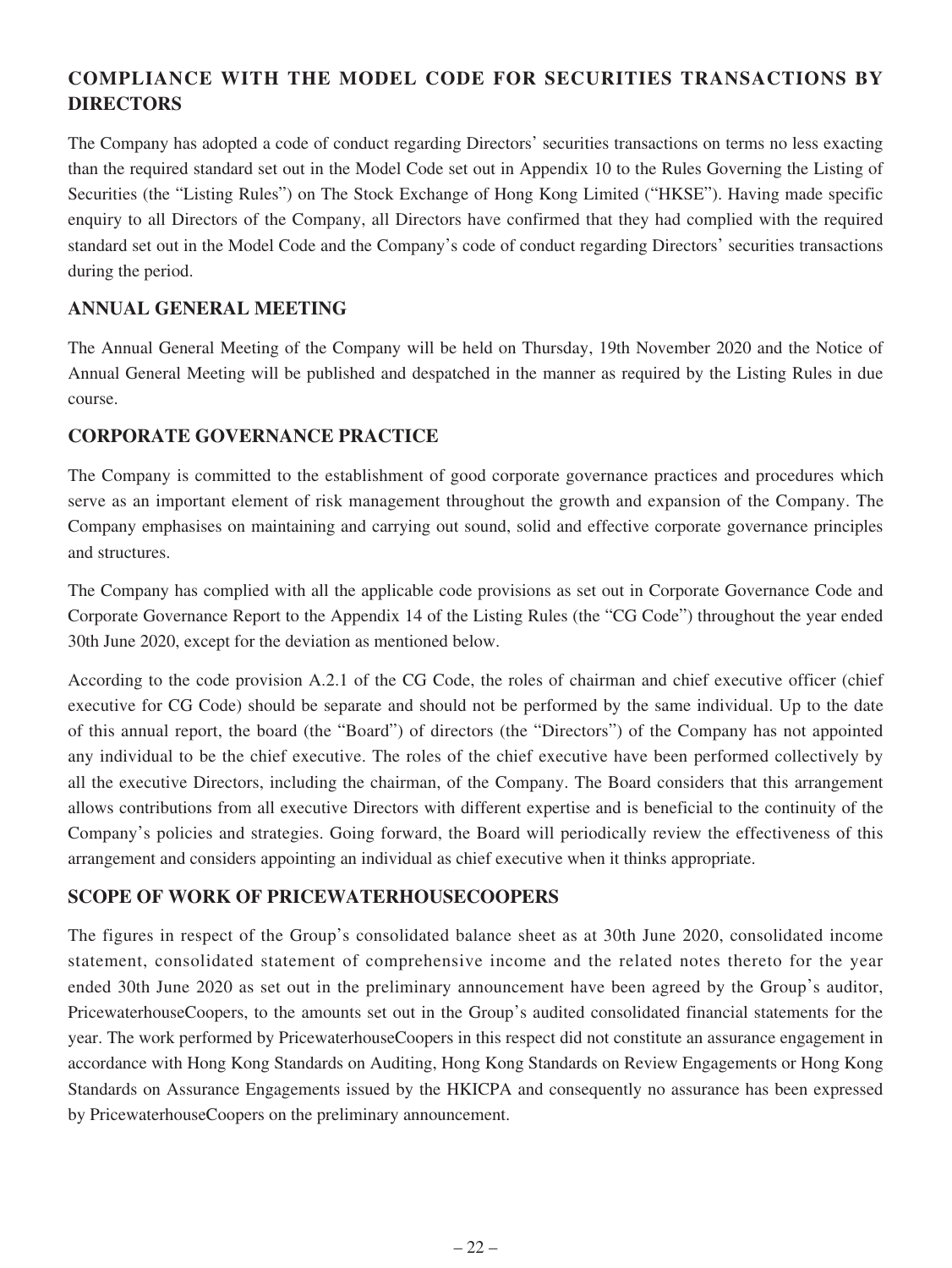### **AUDIT COMMITTEE**

The Audit Committee of the Company (the "Audit Committee") provides an important link between the Board and the Company's auditor in matters coming within the scope of the group audit. It also reviews the effectiveness of the external audit and of internal controls and risk evaluation. The Audit Committee comprises three independent non-executive Directors, namely Mr. HO Wai Chi, Paul, Mr. CHAN Dit Lung *(Resigned on 31st March 2020)*, Mr. CHING Yu Lung and Mr. YU Chi Kwong (Appointed on 1st April 2020). The Audit Committee has reviewed with management the accounting principles and practices adopted by the Group and discussed internal controls and financial reporting matters including a review of the annual financial statements for the year ended 30th June 2020 with the Directors.

### **REMUNERATION COMMITTEE**

The Company has formulated written terms of reference for the remuneration committee of the Company (the "Remuneration Committee") which stated clearly its authorities and duties in accordance with the requirements of HKSE. The Remuneration Committee consists of three independent non-executive Directors, namely Mr. HO Wai Chi, Paul, Mr. CHAN Dit Lung (Resigned on 31st March 2020), Mr. CHING Yu Lung and Mr. YU Chi Kwong (Appointed on 1st April 2020) and an executive Director, Mr. HUI Sai Chung.

The Remuneration Committee is responsible for ensuring formal and transparent procedures for developing remuneration policies and overseeing the remuneration packages of the executive Directors and senior management. It takes into consideration on factors such as salaries paid by comparable companies, time commitment and responsibilities of Directors and senior management. The Remuneration Committee meets at least once a year to assess the performance and review the annual salaries and bonus of the senior executives. The Remuneration Committee held three meetings during the year ended 30th June 2020.

### **NOMINATION COMMITTEE**

A nomination committee of the Company (the "Nomination Committee") was established on 26th March 2012 with written terms of reference in accordance with the requirements of HKSE. The Nomination Committee consists of three independent non-executive Directors, namely Mr. HO Wai Chi, Paul, Mr. CHAN Dit Lung (Resigned on 31st March 2020), Mr. CHING Yu Lung and Mr. YU Chi Kwong (Appointed on 1st April 2020) and an executive Director, Mr. HUI Sai Chung.

The Nomination Committee is responsible for reviewing the structure, size and composition of the Board (including the skills, knowledge and experience) on a regular basis and make recommendations to the Board regarding any proposed changes; identifying individuals suitably qualified to become Board members and select or make recommendations to the Board on the selection of, individuals nominated for directorships; assessing the independence of independent non-executive Directors; and making recommendations to the Board on relevant matters relating to the appointment or re-appointment of Directors and succession planning for Directors. The Nomination Committee would review the Board's composition from time to time where Board diversity would be considered from a number of aspects, including but not limited to gender, age, cultural and education background, ethnicity, professional experience, skills, knowledge and length of services.

The Nomination Committee meets at least once a year to assess the structure, size and composition of the Board. The Nomination Committee held two meetings during the year ended 30th June 2020 to review the structure, size and composition (including the skills, knowledge and experience) of the Board.